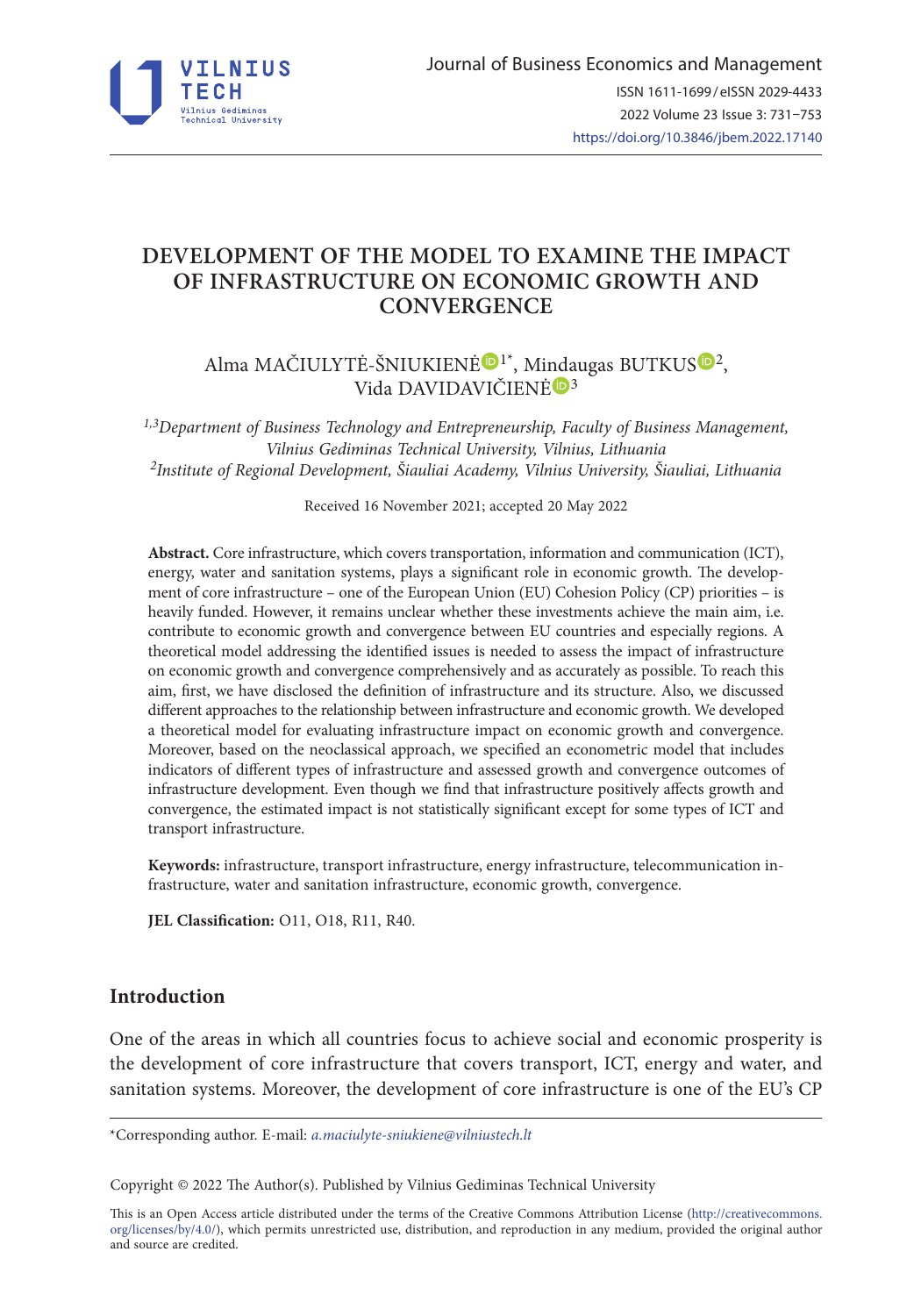priorities. The development of core infrastructure in the least developed regions is expected to stimulate economic growth and reduce regional disparities. Infrastructure is heavily funded in the EU countries. Most infrastructure investments come from the EU funds and part from the state budgets. During the 2014–2020 period, over 14 billion euros were allocated to develop the ICT infrastructure in the EU countries from EU funds and 6 billion euros from national budgets. As much as 57 billion euros has been allocated from the EU budget to develop transport and energy infrastructure. Countries have provided an additional 12 billion euros from national budgets for this purpose.

The impact of infrastructure is receiving increasing attention in scientific literature. However, the effects of infrastructure investments remain controversial. For example, Canning and Pedroni (2004) investigate the impact of transport, energy and ICT infrastructure on economic growth using data of 67 countries for 1950–1992 and conclude that infrastructure positively influences economic growth in the vast majority of cases. European Commission (2014) assessed patterns of investments to transport and energy infrastructure in EU-28 for 1950–2012 and found a positive relationship between infrastructure development and economic growth. Toader et al. (2018) revealed positive effects of ICT on economic growth in EU-28 countries over 2000–2017. However, Apurv and Uzma (2020) evaluated the impact of transport, ICT, energy and water infrastructure on economic growth for 1980–2017 and found an insignificant relationship between infrastructure variables and per capita GDP in some BRIC countries. Moreover, the authors found evidence that telecommunication and transport infrastructure negatively affect economic growth in some countries. According to Ansar's et al. (2016) findings, "The question of whether infrastructure investment leads to economic growth must be answered in the negative".

Comparison of empirical results is difficult as the sampled countries and periods in the studies, and the applied methods differ.

Moreover, research usually assesses the impact of only one type of infrastructure on the economic growth in one or a few countries, ignoring the implications for convergence and not considering that the effect may occur with a lag. Another limitation identified in some previous studies is that the impact of infrastructure development is assessed without considering the effect of other factors. As Meersman and Nazemzadeh (2017) mention, it is difficult to determine the effect of infrastructure development on growth without considering investment demand for education, health care, social goals, and their impact on growth. A theoretical model addressing the identified issues is needed to comprehensively assess the impact of infrastructure on economic growth and convergence.

Considering the abovementioned, we aim to provide theoretical assumptions and develop a model to assess the impact of infrastructure on economic growth and convergence and empirically examine it. It is useful to disclose the infrastructure concept and identify its main types because the infrastructure term is multidimensional, vague, and different aspects are attributed to infrastructure in the scientific literature. This paper systematically analyses different approaches, features, and components if infrastructure and provides a generalized definition. In the next section, based on previous studies, we identify and discuss channels through which infrastructure can affect economic growth and convergence and develop a theoretical model of those chennels. Another section is devoted to analyzing previous studies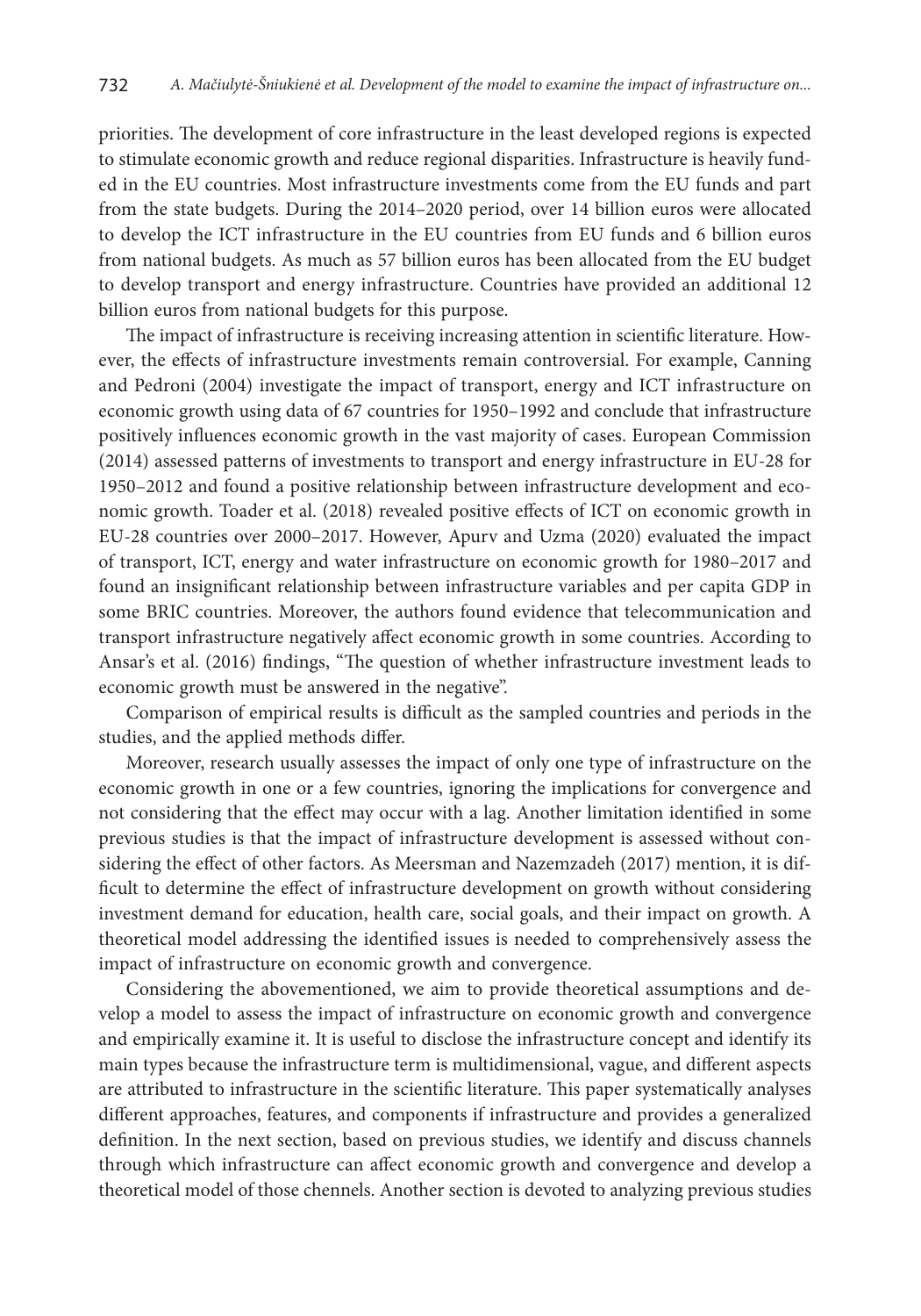to identify the applied methods, the indicators reflecting the infrastructure, the response and control variables. This analysis allows us to identify and summarise the essential aspects that need to be integrated into the specification of our model. The fourth section presents research models and data. The fifth section provides research results and discussion. The last section concludes the paper.

#### **1. Definition of infrastructure: a comprehensive overview**

Infrastructure – widely used term, but it has a variety of interpretations. Analysis of previous studies reveals that the description of infrastructure depends on the context of the field of science, application, the direction of possible effects. Stupak (2018) also mentioned that infrastructure could be described in several ways depending on the policy discussion. According to Fourie (2006), this term was first used to define war logistics. Nurkse (1952) defines infrastructure as large installations that are a basis for production capacity. He also notes other infrastructure features such as high costs and immobility. Hirschman (1958) identifies infrastructure as social overhead capital that provides public services and assigns transportation, health, education, communication, water and power, agricultural systems. He also highlighted that power and transportation are the main elements of the concept. According to Diamond and Spence (1989), infrastructure is "the collective and integrative basis for economic activity". These early definitions of infrastructure revealed certain features that deepen the concept of infrastructure. Rietveld and Bruinsma (1998) mentioned additional features of infrastructure: collective nature (publicness), indivisibility, non-substitutability, polyvalence, capitalnes, integrative role and support of economic activeness.

Noam (1994) distinguishes two essential aspects in defining the infrastructure term: i) it is a service used in most economic activities, ii) it generates positive externalities. The author attributes energy, transportation, education, communications, and protection to infrastructure. Torrisi (2009) defines infrastructure as government-provided input that promotes the production processes and has public goods characteristics in the sense of economic. According to this approach, infrastructure impacts outputs at the micro, mezzo, or national levels. The author additionally states that based on another approach, infrastructure could be considered as a cost-saving factor. It means that infrastructure indirectly affects the production process by increasing the efficiency of other production factors.

Frischmann (2012) also mentioned the publicness of infrastructure but additionally distinguished the physicality. He uses the term of traditional infrastructure and represents it as the system that is the basis for all other systems. According to the author, traditional infrastructure involves transportation system (railway, highway, road, ports, airline), communication systems (postal services and telephone networks), governance systems (court system), fundamental public facilities and services (schools, water systems, and sewers) and it is not an exhaustive list. The author points out that the publicness of infrastructure resources does not necessarily mean free access. It means that all entities can use infrastructure resources on non-discriminatory and equal terms.

According to Zhang and Jerome (2011), infrastructure can be distinguished into categories: "hard" infrastructure and "soft" infrastructure. The "hard" infrastructure is equated with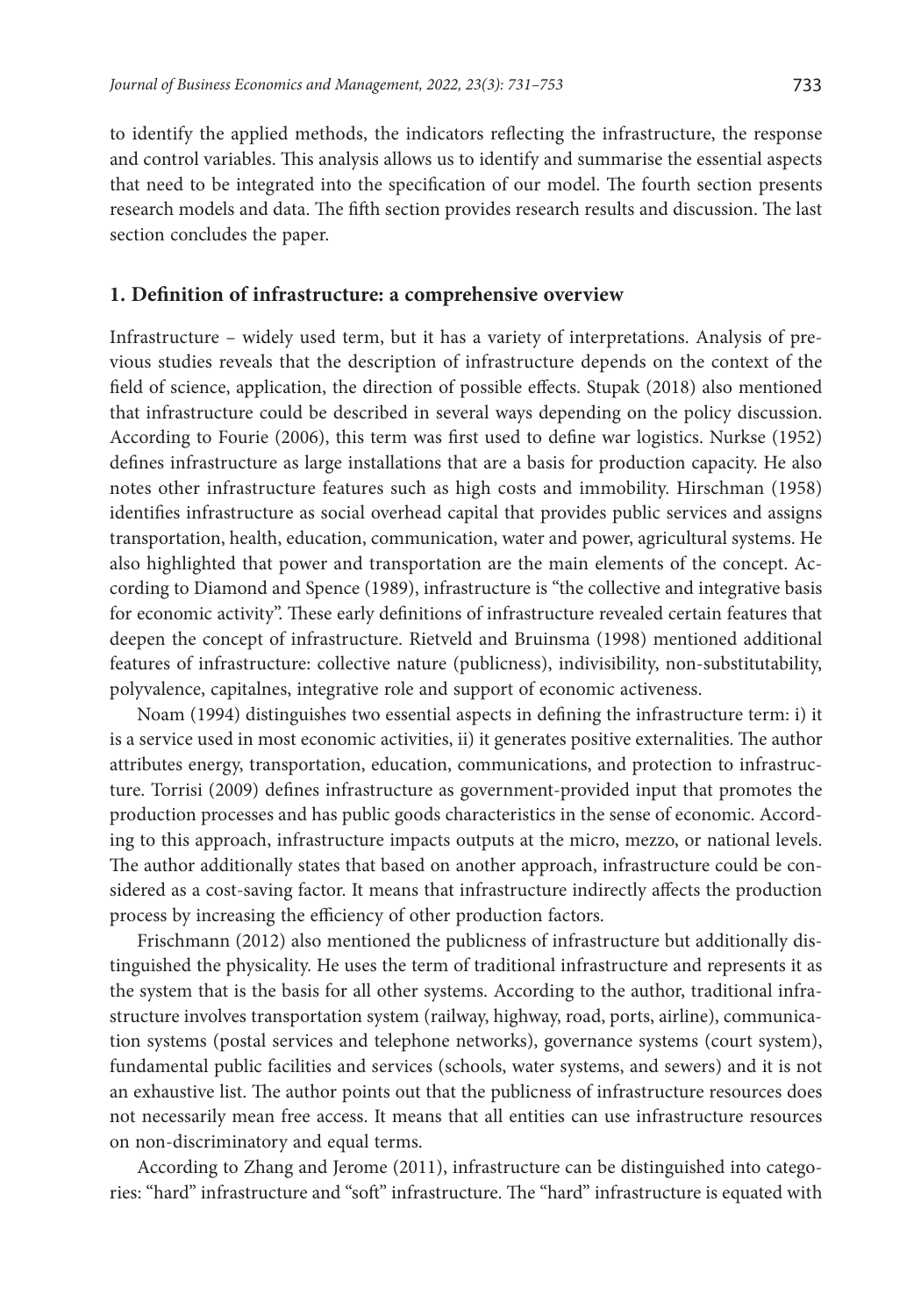physical capital or systems: transport (roads, railways, ports); energy (gas and pipelines, generations of electricity, electrical grids); telecommunications (internet, telephone); basic utilities (health and education, water supply, irrigations). This physical infrastructure supports the economy and society. According to Corporate Finance Institute [CFI] (2021), hard infrastructure is essential to running an industrialized, modern economy. The "soft" infrastructure comprises non-tangible infrastructure: institutional systems, policy and regulatory, governance mechanisms, social networks security, and other institutions that are essential to the well-being of an economy. This infrastructure supports the operation and development of physical infrastructure.

Fourie (2006) identifies these infrastructure categories as economic and social infrastructure. He describes economic infrastructure as infrastructure that stimulates economic activity. The economic infrastructure consists of telecommunications, transport infrastructure (roads, railroads, seaports, airports), electricity, water supply, and sanitation (Fourie, 2006; Arif et al., 2020). Fourie (2006) describes social infrastructure as infrastructure that contributes to society's education, health, and culture. Social infrastructure covers schools, universities, libraries, hospitals, clinics, theatres, museums, parks, playgrounds, and other institutions.

Palei (2015) notes that economists distinguish infrastructure capital and physical infrastructure. According to the author, the main elements of physical infrastructure are transport, water, telecommunication, and energy infrastructure.

Analysis of infrastructure definitions revealed that this term is multidimensional and covers three main elements: infrastructure features, elements, and outcomes for society. Researchers distinguish different characteristics and provide different infrastructure structures (components) but in unison state that infrastructure is a crucial factor for society's well-being. However, not all types of infrastructure play the same role in society.

One more concept related to infrastructure is the concept of critical (otherwise known as core) infrastructure. According to the National Research Council (2009), critical infrastructure is the basis for producing and delivering goods and services that are key to economic competitiveness, emergency response and recovery, and quality of life. National Research Council (2009) refers that critical infrastructure is transportation, power, water, and telecommunications systems. Stupak (2018) revealed that investments in core infrastructures (roads, railways, airports, and utilities) produce larger economic output than other types of infrastructure, such as schools, hospitals, etc. Given this insight, our paper aims to provide a theoretical model for assessing the effects of physical core infrastructure that covers transport, telecommunication, water, and energy systems.

Results of analysis of different approaches to infrastructure allow us to state that infrastructure is facilities and systems that are the basis for society's prosperity, provided by governments for public use, that can be distinguished to soft and hard – the latter consists of social and economic infrastructure. Economic infrastructure is essential for the economy and society and is treated as core infrastructure.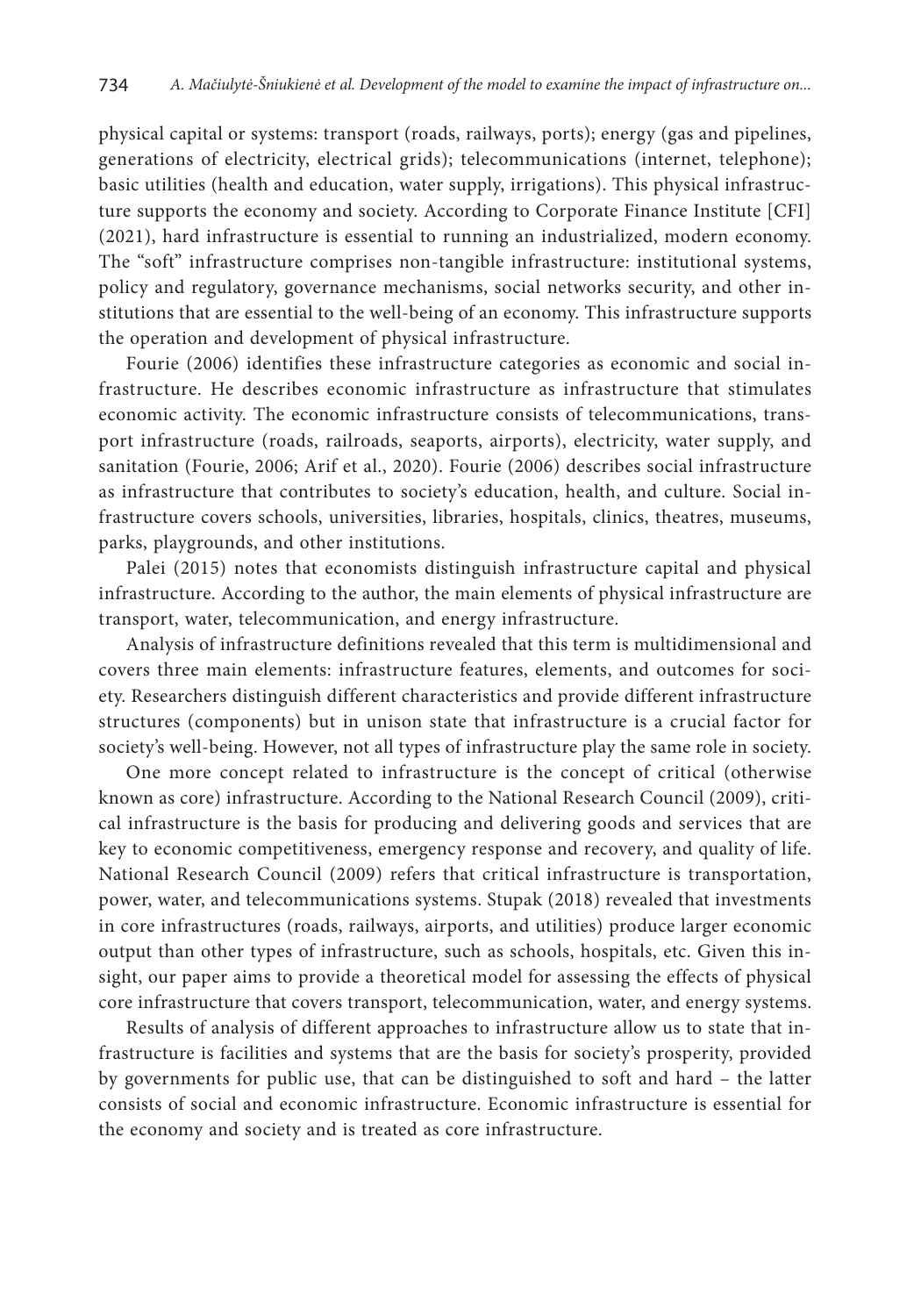## **2. Relationship between infrastructure development, economic growth and convergence**

The relationship between infrastructure and economic growth has been widely discussed in scientific literature utilizing different approaches. Based on previous studies, Torrisi (2009) distinguished four approaches explaining the mechanism of infrastructure that contributes to economic growth: production function approach, cost-function approach, growth-model approach, and causal relationship approach. Based on those approaches, we can identify channels through which infrastructure can boost economic growth. Kumo (2012) identified five effect transmission channels. First of all, based on the production function approach, infrastructure is one of the production factors that directly contribute to the production process and its outcomes. Secondly, infrastructure complements other production factors, and its improvement can reduce the cost of production. For example, road improvement can reduce the cost of production logistics. Thirdly, infrastructure can stimulate multifactor productivity since it provides facilities for other production factors, for example, human capital development.

Moreover, investment in infrastructure can enhance aggregate demand due to increased construction expenditure and maintenance operation. According to Kumo (2012), the development of infrastructure can influence industrial policy since the government may distribute investments to specific infrastructure projects and affect private-sector investment decisions. Torisi (2009) use a causal relationship approach based on Vector Autoregression (VAR) model, and the Granger causality test concludes that infrastructure development and economic growth can affect each other. Still, he stresses that "no study finds evidence to support the hypothesis of strict reverse causation from output to infrastructure".

Infrastructure can boost economic growth at the micro, regional or national level (Noam, 1994). Of course, infrastructure development does not guarantee favourable economic growth, but, as Nijkamp (1986) stated, "it creates the necessary conditions for achieving regional development objectives". Moreover, different types of infrastructure are interrelated and can generate positive externalities for each other. For example, ICT, transportations, and water supply systems depend on energy infrastructure (Wang et al. 2019): operation of the ICT systems without electric power is impossible; electric power system operates water pump stations; fuel networks also rely on the energy system. The development of transportation systems increases connectivity, and due to this, it can reduce the time and cost of ICT equipment delivery, as well as increase energy efficiency (Wang, 2020b). Management of all transportation, energy, and water supply services rely on ICT systems (Kallal et al., 2021). Moreover, upgrades or new infrastructure developments can reduce unemployment.

A theoretical model was developed based on theories about the relationship between infrastructure and economic growth, which identified impact transmission channels (see Figure 1).

Infrastructure investment increases the amount of total fixed capital and directly influences regional and national GDP growth. Infrastructure investments are usually directed to infrastructure construction or overhaul, leading to increased demand for construction workers and rising overall employment levels (Meersman & Nazemzadeh, 2017). Infrastructure investments increase the volume and quality of specific types of infrastructure.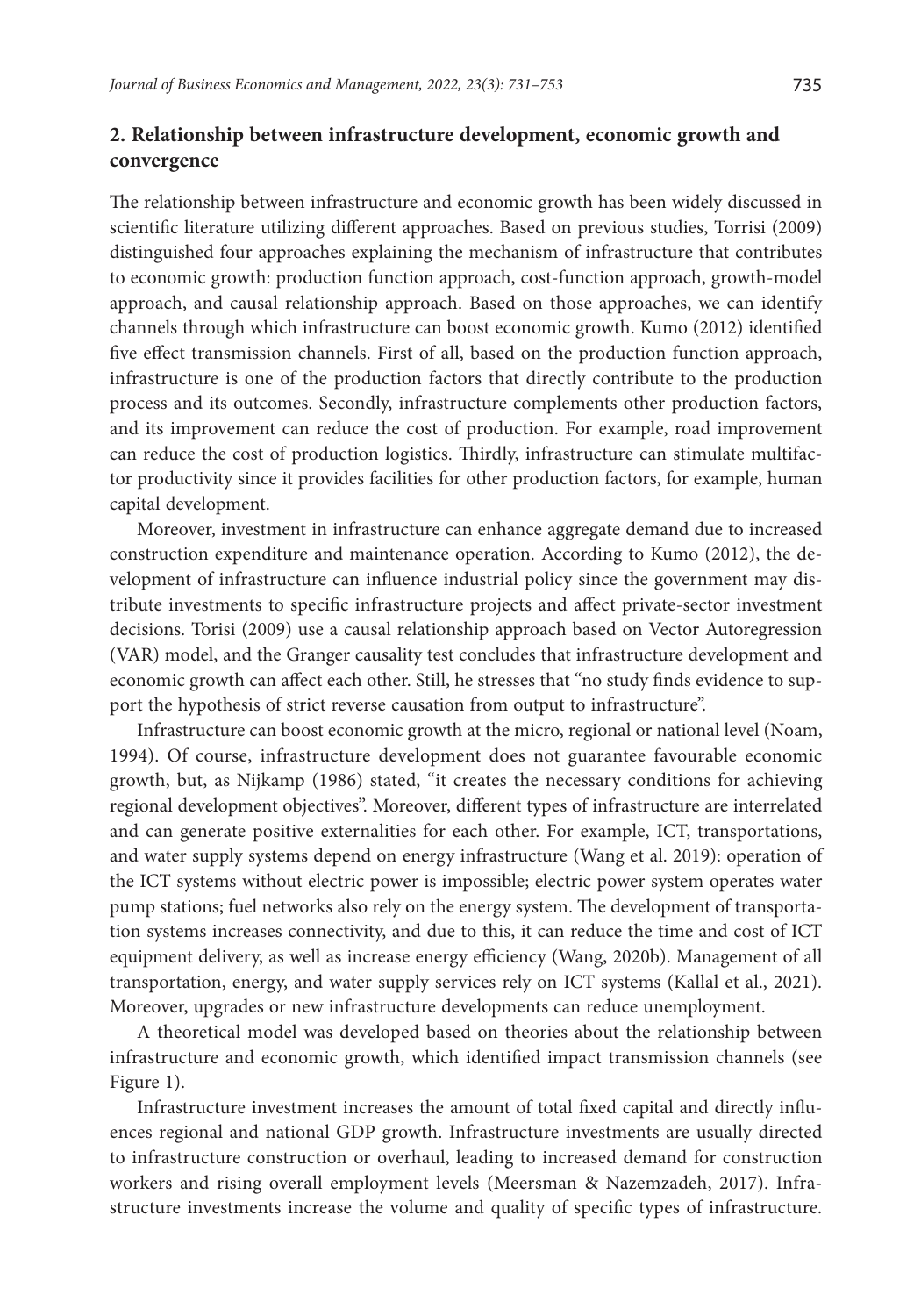

Figure 1. The theoretical model for infrastructure impact on economic growth and convergence (source: composed by the authors based on Sanctuary et al., 2005; Azevedo, 2014; Meersman & Nazemzadeh, 2017; Toader et al., 2018; Kyriacou et al., 2019; Elysia & Wihadanto, 2020; Wang et al., 2020b; Kallal et al., 2021, etc.)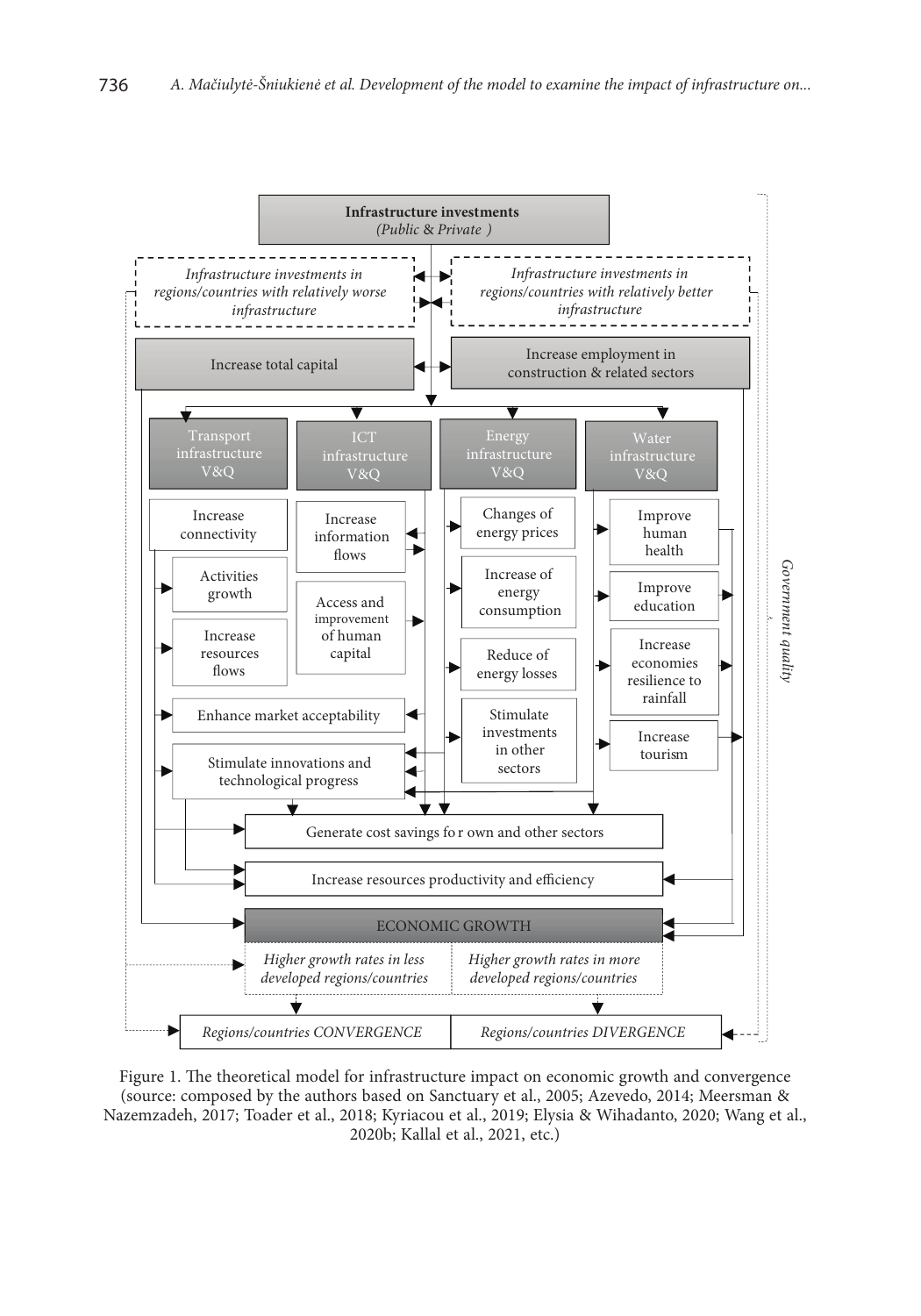Transport infrastructure development increases connectivity, and this, in the long run, leads to growth of economic activities, increases resource flows, enhances market acceptability, and stimulates innovations and technological progress (Wang et al., 2020b). An increase of connectivity directly and via cost-saving for other sectors raises the productivity and efficiency of resources. Wang et al. (2020b) emphasize transport infrastructure's impact on energy efficiency. Transport infrastructure development promotes industrial agglomeration that leads to technological spillover and raises competition and economies of scale, which positively influence energy and other resources efficiency.

Energy efficiency directly depends on energy infrastructure conditions. Improvement of energy infrastructure, first of all, reduces energy losses. Energy losses directly raise energy efficiency and can indirectly lead to lower energy prices that positively influence energy consumption (Azevedo, 2014). Increasing energy consumption in the household and business sectors raises regional and country GDP. Moreover, a decrease in energy prices generates saving in all sectors. Those savings can become investments in innovations that are also the source of cost-saving and resource productivity and efficiency. Some authors (Pandey, 2020; Wang et al., 2019) consider energy infrastructure essential among other critical infrastructure types since all economic activities depend on energy. Moreover, energy infrastructure can be treated as a political intermediary and cause countries political independents or vice versa (Bridge et al., 2018). But political aspects of energy infrastructure are not a field of interest for this paper and will not be discussed further.

The development of water and sanitation infrastructure positively influences economic growth mainly due to its impact on human health, leading to the improvement of education (Sanctuary et al., 2005, Palei, 2015). Improved safe water supply and sanitation facilities reduce the illness of the population, and in the long run, it benefits education and labour productivity due to lower morbidity (Sanctuary et al., 2005). Other positive externalities of improved water and sanitation infrastructure are related to the increase of the economy's resilience to rainfall variability and tourism (Elysia & Wihadanto, 2020).

ICT infrastructure development increases information flows and knowledge creations and flow, facilitates access to new markets and human capital, and ensures its improvement, stimulates innovation and technological progress (Toader et al., 2018; Kallal et al., 2021). Nowadays, almost all businesses, the public sector, and households use ICT services. Moreover, innovative business management systems and production equipment are also based on ICT technologies and solutions, generating cost savings and increasing resource productivity and efficiency (Haftu, 2019). Internet and mobile networks allow companies to adapt more quicly to turbulent economic conditions and ICT development becomes an essential elements of business and national socio-economic development strategies (Ortiz et al., 2020; Olczyk & Kuc-Czarnecka, 2022).

In general, since the performance of all economic sectors (service, industry, agriculture) relies on transport, ICT, energy, and water services and products, the development of core infrastructure has to lead to regional and national economic growth. But according to Kyriacou et al. (2019), infrastructure investment outcomes depend on government quality. The government accepts the distribution of national public investment and EU Structural funds support and takes part in the selection of infrastructure projects. The government, for political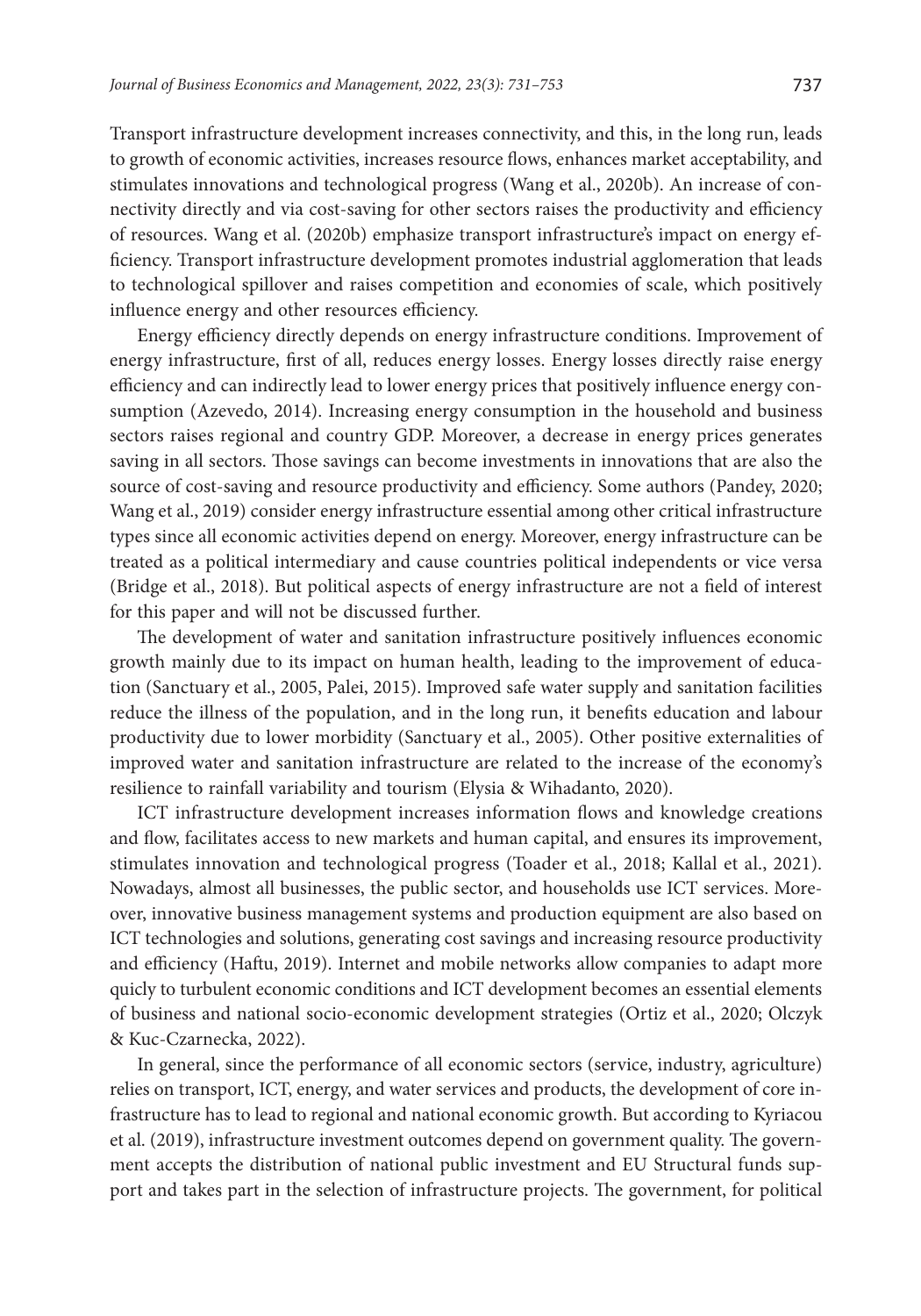reasons, may divert investments, not to regions with the worst infrastructure situation but those with the highest number of potential voters. In this case, the country's economy can grow, but regional disparities will widen, and the convergence objectives will not be achieved. The allocation of funds to inefficient projects is also associated with corruption. In general, infrastructure development outcomes in all stages of effect – from investment to economic growth – depend on government quality. This aspect has to be taken into consideration, evaluating infrastructure development outcomes.

The main limitation of our model is the interaction between the development of all types of infrastructure and the interrelationships of the impact channels, which are challenging to represent in one model. Therefore, the model is simplified by depicting only the fundamental relationships.

#### **3. Identification of elements for model specification**

Analysis of literature revealed that most of the research bases the impact of infrastructure on economic growth on public investment theory and neoclassic aggregate economic growth models. Studies (Oyeniran & Onikosi-Alliyu, 2016; Meersman & Nazemzadeh, 2017; Saidi et al., 2018; Toader et al., 2018; Nair et al., 2020; Wang et al., 2020b; Elburz & Cubukcu, 2021; Kallal et al., 2021) provide differently modified Cobb-Douglas production functions. Modified functions covers traditional factors such us capital, labour, level of technology and integrates specific factors related to infrastructure such us foreign direct investment in ICT (Oyeniran & Onikosi-Alliyu, 2016), government investment in ICT (Oyeniran & Onikosi-Alliyu, 2016), ICT infrastructure (Nair et al., 2020), ICT diffusion (Kallal et al., 2021), transport infrastructure capital or stock (Meersman & Nazemzadeh, 2017; Saidi et al., 2018; Elburz & Cubukcu, 2021; Wang et al., 2020a). Toader et al. (2018) capital devided into ICT and non-ICT capital. The main limitation in modified growth functions is that they do not implement some types of infrastructure.

Hence, before specifying the model, first of all, the output variable has to be chosen. For this reason, output variables used in related literature have been identified. Analysis revealed that authors used different output variables for estimation infrastructure development economic outcomes: labour productivity and/or total factor productivity (Farhadi, 2015; Mitra et al., 2016; Arif et al., 2020; Kallal et al., 2021), Gini coefficient (Untari et al., 2019), Global competitiveness index (Palei, 2015), GDP, GDP growth, GDP per capita or GDP per capita growth (Canning & Pedroni, 2004; Calderón & Servén, 2004; Crescenzi & Rodríguez-Pose, 2012; European Commission, 2014; Donou-Adonsou et al., 2016; Oyeniran & Onikosi-Alliyu, 2016; Cigu et al., 2019; Lin & Chiu, 2018; Pradhan et al., 2018; Saidi et al., 2018; Toader et al., 2018; Haftu, 2019; Untari et al., 2019; Apurv & Uzma, 2020; Arif et al., 2020; Batool & Goldmann, 2020; Yang et al., 2020; Maneejuk & Yamaka, 2020; Muvawala et al., 2020; Nair et al., 2020; Wang et al., 2020a, etc.). We agree that infrastructure development can influence all mentioned phenomena. Still, the ultimate result is expressed by the total output growth in the economy, as other factors directly or indirectly affect it. Thus, economic growth has to be used as an output variable specifying a research model for infrastructure impact.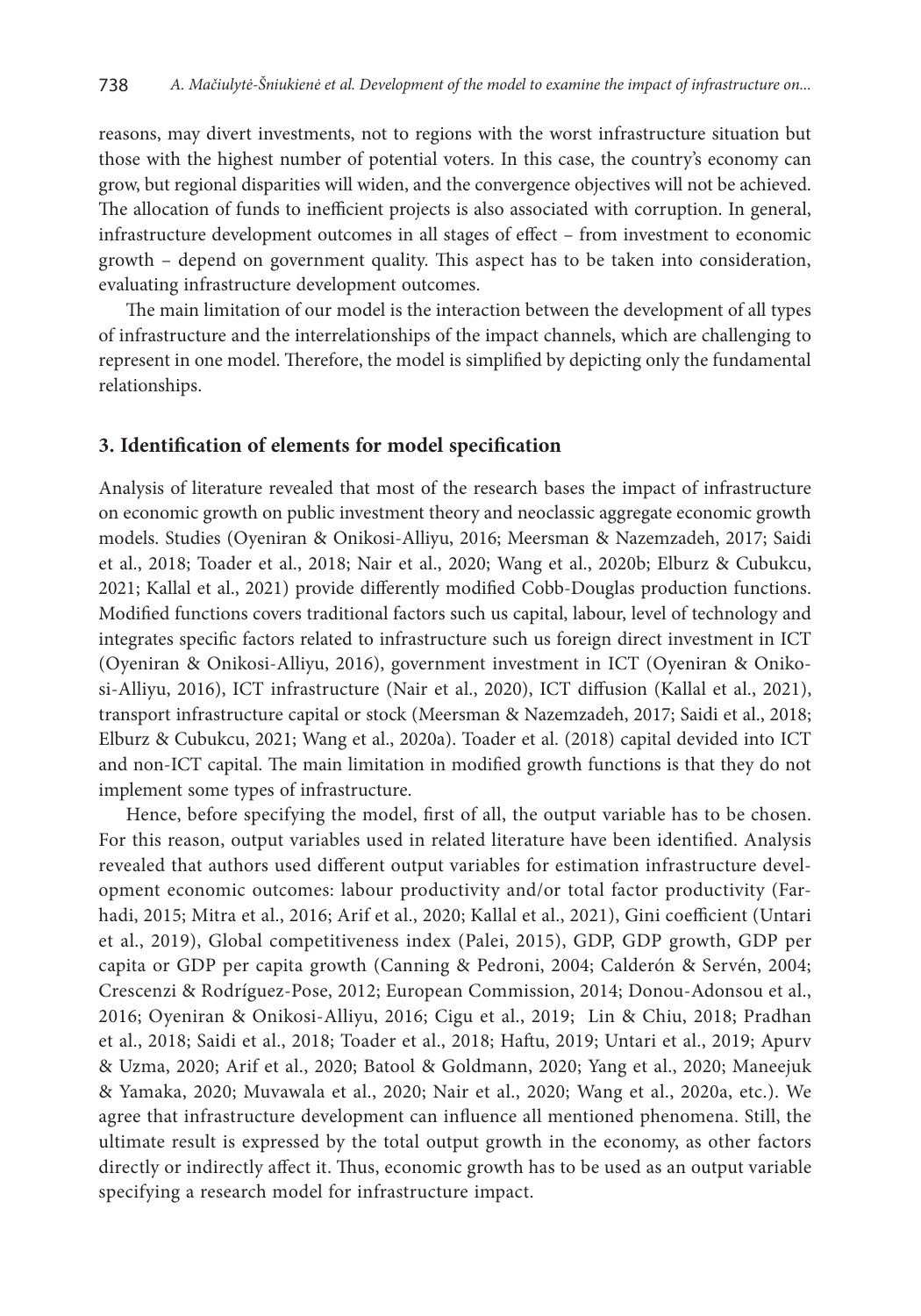In the next step, we have identified and systemized control variables used in the research. It enables us to identify other growth factors and integrate them into the specification. Analysis revealed that research uses traditional economic growth factors as control variables in econometric specifications: *capital* (Donou-Adonsou et al., 2016; Oyeniran & Onikosi-Alliyu, 2016; Lenz et al., 2018; Toader et al., 2018; Haftu, 2019; Arif et al., 2020; Apurv & Uzma, 2020; Yang et al., 2020; Maneejuk & Yamaka, 2020; Muvawala et al., 2020; Wang et al., 2020a; Kallal et al., 2021), *population or/and employment* (Farhadi, 2015; Meersman & Nazemzadeh, 2017; Lenz et al., 2018; Haftu, 2019; Muvawala et al., 2020), *labour force* (Oyeniran & Onikosi-Alliyu, 2016; Cigu et al., 2019; Pradhan et al., 2018; Untari et al., 2019; Maneejuk & Yamaka, 2020; Wang et al., 2020a; Apurv & Uzma, 2020; Arif et al., 2020; Kallal et al., 2021), *human capital* (Crescenzi & Rodríguez-Pose, 2012; Farhadi, 2015; Meersman & Nazemzadeh, 2017; Untari et al., 2019; Maneejuk & Yamaka, 2020; Elburz & Cubukcu, 2021; Arif et al., 2020), *economic openness* (financial: Toader et al., 2018; Yang et al., 2020; trade: Donou-Adonsou et al., 2016; Mitra et al., 2016; Meersman & Nazemzadeh, 2017; Cigu et al., 2019; Lenz et al., 2018; Toader et al., 2018; Apurv & Uzma, 2020; Muvawala et al., 2020; Wang et al., 2020a). However, some authors, evaluating infrastructure outcomes, took into account *innovation development* (Crescenzi & Rodríguez-Pose, 2012; Farhadi, 2015; Mitra et al., 2016; Maneejuk & Yamaka, 2020; *urbanization level* (Wang et al., 2020a), *industry size* (Mitra et al., 2016), *inflation* (Toader et al., 2018; Haftu, 2019; Muvawala et al., 2020; *government size* (Donou-Adonsou et al., 2016; Cigu et al., 2019; Toader et al., 2018; Haftu, 2019), and other factors. All those factors can be used to develop the model, but they must not duplicate the impact on the outcome variable. Initial real per capita GDP allows to capture infrastructure effect on the convergence between regions and countries (Yang et al., 2020), and it has to be included in the econometric specification.

Another step in developing a research model is identifying and selecting indicators that proxy infrastructure development. Analysis of literature revealed that there are few ways for examining the impact of infrastructure on economic growth and convergence i) to analyze infrastructure investment returns (IIR) (European Commission, 2014; Oyeniran & Onikosi-Alliyu, 2016; Kyriacou et al., 2019; Untari et al., 2019; Muvawala et al., 2020); ii) to identify infrastructure development effects, using physical infrastructure indicators (Lenz et al., 2018; Maparu & Mazumder, 2017; Meersman & Nazemzadeh, 2017; Saidi et al., 2018; Batool & Goldmann, 2020; Elburz & Cubukcu, 2021; Wang et al., 2020a, 2020b; Apurv & Uzma, 2020; Arif et al., 2020; Elysia & Wihadanto, 2020); iii) to analyze infrastructure impact, using aggregate infrastructure index (Palei, 2015; Mitra et al., 2016; Cigu et al., 2019; Nair et al., 2020; Yang et al., 2020; Kallal et al., 2021).

We also found that research uses different estimators to study the impact of infrastructure on growth. Most authors used GMM (Donou-Adonsou et al., 2016; Mitra et al., 2016; Saidi et al., 2018; Toader et al., 2018; Haftu, 2019; Yang et al., 2020), OLS (Farhadi, 2015; Mitra et al., 2016; Cigu et al., 2019; Lenz et al., 2018; Toader et al., 2018; Apurv & Uzma, 2020; Arif et al., 2020; Elburz & Cubukcu, 2021), FE (Farhadi, 2015; Donou-Adonsou et al., 2016; Cigu et al., 2019; Lenz et al., 2018; Apurv & Uzma, 2020), and RE (Cigu et al., 2019; Lenz et al., 2018; Apurv & Uzma, 2020) estimators and their variations to assess the impact of infrastructure on economic growth.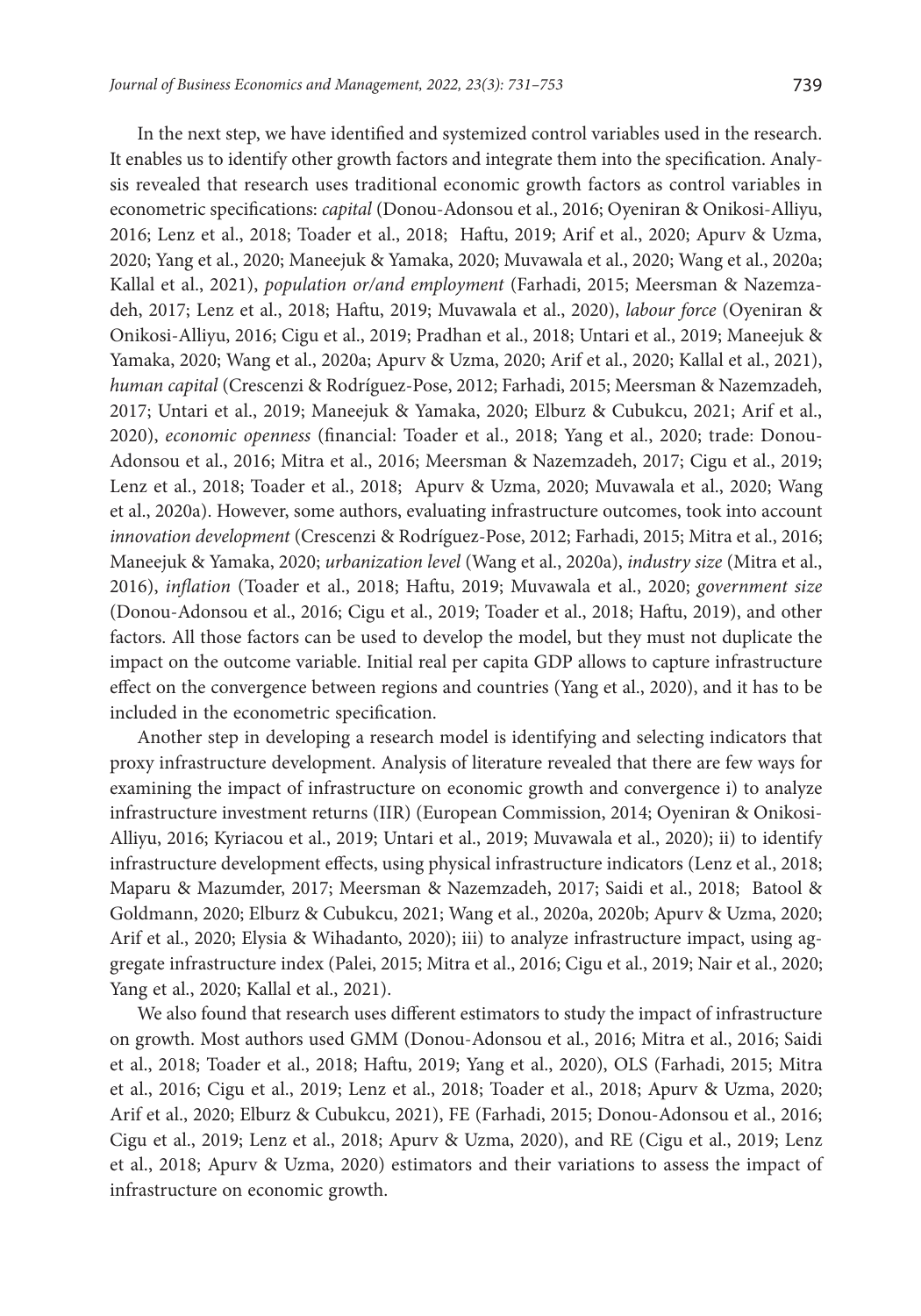Cigu et al. (2019) provided the analysis and discussion on previous studies that evaluate transport infrastructure outcomes using different estimators. Based on their analysis, regardless of the estimator applied, the research results reveal similar trends, but the elasticity coefficients reflecting the effects differ. It can be stated that the research results are more influenced by the countries/regions and periods covered, research strategies applied, and the indicators used, but not by the estimator applied. All main econometric methods can be used to assess the impact of infrastructure on growth and convergence, as each has some limitations that can be identified using additional testing.

For example, the autocorrelation of errors is highly probable using OLS. To avoid this, variable differentiation and lagged dependent variable in the specification is used. The FE calculate a vast number of coefficients. In addition, it is not possible to include time-invariant factors or factors that change at a constant rate. Multicollinearity is expected between fixed effects and independent variables that slowly change over time. Estimates of the RE may be inconsistent if random effects correlate with other independent variables. In this case, compatibility must be checked using the Hausman test.

The choice of a specific method for estimating the impact of independent factors on dependent variables depends on the research strategy. The research questions and choosing a research strategy that allows answering those questions is essential. In general, the analysis revealed that the main questions that have to be answered in research evaluating outcomes of infrastructure development to address the shortcomings of previous studies are: What is the impact of infrastructure development on convergence? What impact does the government quality have on the outcomes of infrastructure development? How much do the outcomes differ between countries with relatively high and low quality of government? What are the effects of different types of infrastructure development?

## **4. Econometric specification for assessing the impact of infrastructure development on growth and convergence**

The econometric specification to examine the impact of infrastructure on growth and convergence between EU-28 countries is based on neoclassical growth specification for a panel of countries, which is conventional in the literature related to the analysis of beta convergence, i.e. β-convergence:

$$
\frac{1}{T-1}\ln\left(\frac{Y_{i,t+T}}{Y_{i,t}}\right) = \alpha + \beta \ln(Y_{i,t}) + c_1 inst_{i,t} + c_2 \Delta \ln(pop_{i,t}) + c_3 \ln(dens_{i,t}) + c_4 \ln(urb_{i,t}) + c_5 \Delta \ln(tf_{i,t}) + c_6 gcf_{i,t} + c_7 gcf_{i,t}^2 + c_8 \ln(opn_{i,t}) + c_9 \ln(gov_{i,t}) + c_{10} \ln(r \otimes d_{i,t}) + c_{11} \Delta \ln(cpi_{i,t}) + c_{12} \ln(hc_{i,t}) + \theta_t + \mu_i + \varepsilon_{i,t},
$$
\n(1)

where *i* stands for the country and *t* for the period. The dependent variable is the average per capita GDP (*Y*) growth rate. Variables used to control growth sources, included in the right-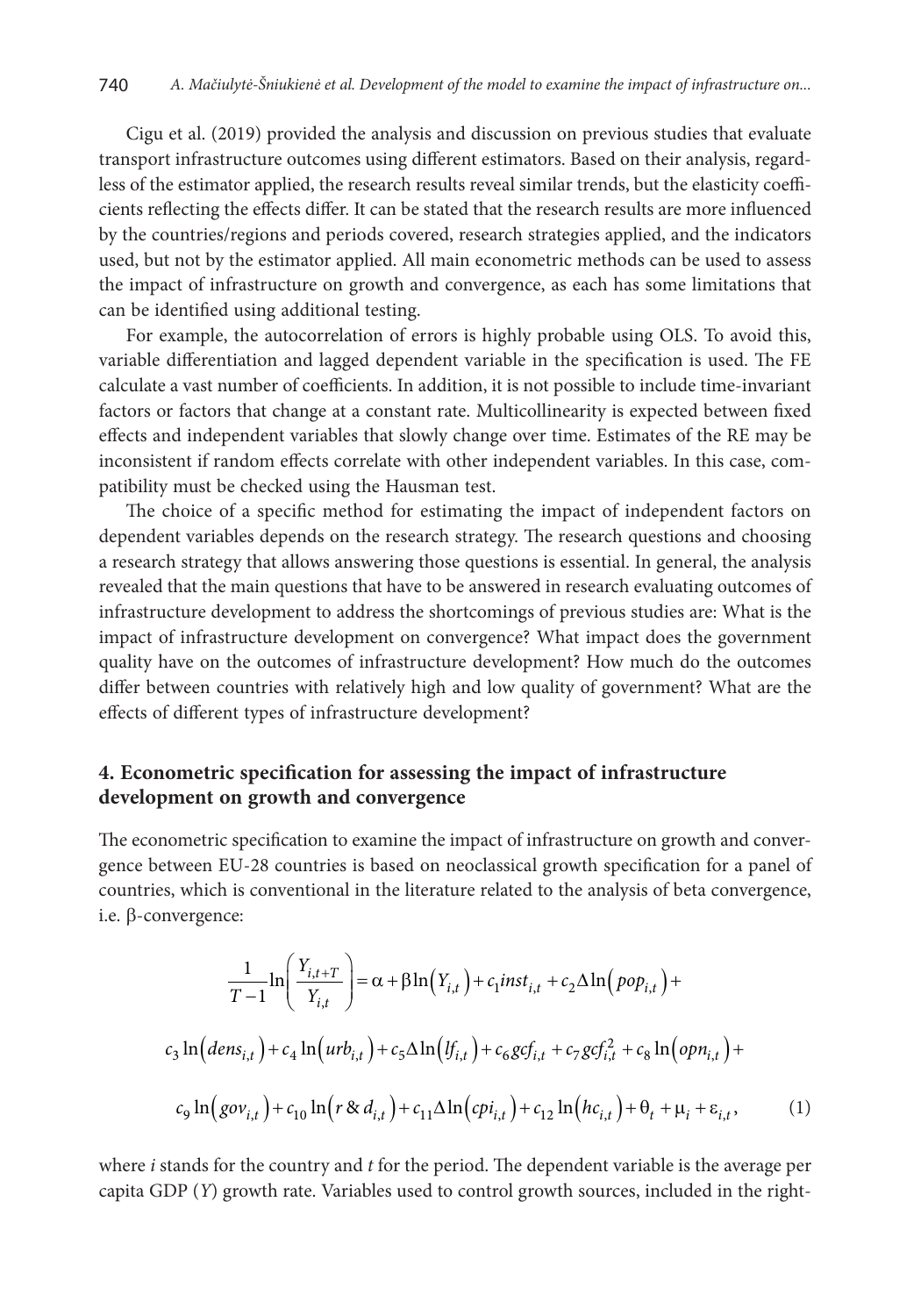hand side of the equation, are presented in Table 1.  $\theta_{t_i}$  and  $\mu_i$  are time- and country-specific effects, respectively, modelled including time dummies and estimating Eq. (1) using within (FE) estimator.  $\varepsilon_{i,t}$  is the idiosyncratic error term.  $\alpha$ ,  $\beta$  and  $c_{(.)}$  are parameters to be estimated. Negative and statistically significant estimated β would suggest that initially (at period *t*) less developed countries (in terms of per capita GDP) were growing (over the period  $t \rightarrow T$ ) faster and catching up with more developed ones.

A variable *INFR* that represents infrastructure as a usual growth factor is added to the right-hand side of the Eq. (1):

$$
\frac{1}{T-1}\ln\left(\frac{Y_{i,t+T}}{Y_{i,t}}\right) = \alpha + \beta \ln(Y_{i,t}) + \gamma INFR_{i,t} + c_1 inst_{i,t} + \dots + \theta_t + \mu_i + \varepsilon_{i,t}.
$$
 (2)

This research assumes that infrastructure affects the speed of convergence, i.e infrastructure works as the mediator that speeds up the convergence process between EU-28 countries:

$$
\frac{1}{T-1}\ln\left(\frac{Y_{i,t+T}}{Y_{i,t}}\right) = \alpha + \beta \ln(Y_{i,t}) + \gamma INFR_{i,t} + \varphi \ln(Y_{i,t}) \times INFR_{i,t} + c_1 inst_{i,t} + \dots + \theta_t + \mu_i + \varepsilon_{i,t},
$$
\n(3)

where multiplicative term  $ln(Y_{i,t}) \times INFR_{i,t}$  allows examining whether bigger infrastructure leads to faster convergence and vice versa. Eq. (3) could be slightly rearranged to show that introducing a multiplicative term, i.e.  $\ln(Y_{i,t}) \times INFR_{i,t}$  allows modelling the conditional relationship between  $ln(Y_{i,t})$  and growth, which depends on the amount of infrastructure:

$$
\frac{1}{T-1}\ln\left(\frac{Y_{i,t+T}}{Y_{i,t}}\right) = \alpha + \left(\beta + \varphi INFR_{i,t}\right)\ln\left(Y_{i,t}\right) + \gamma INFR_{i,t} + c_1 inst_{i,t} + \dots + \theta_t + \mu_i + \varepsilon_{i,t}, \quad (4)
$$

where β *+* φ*INFRi,t* is the composite slope of growth on an initial per capita GDP. The estimated negative coefficient on  $\varphi$  would give empirical evidence of infrastructure's convergence outcome. Still,  $γ$  shows the effect of infrastructure on growth. With the introduction of the multiplicative term, not only does the slope coefficient become conditional, but also the standard error associated with the coefficient. It implies that a certain level of infrastructure could be needed for the convergence even to start. In the present research, the formulas developed by Brambor et al. (2006) will be applied in order to calculate standard errors.

Estimating the equations, it is necessary to select the span of the growth episode (*T*). Research that uses  $T = 1$  (i.e., annual per capita GDP growth) maximizes the sample size (Donou-Adonsou et al., 2016; Muvawala et al., 2020). Still, this strategy might lead to estimates that are highly affected by the cyclical patterns of economic fluctuations and endogeneity (since *INFR* is lagged only by one period with respect to growth). These issues will be addressed by setting *T* equal to 3, aiming to estimate the effect of the current level of infrastructure (and the other left-hand-side variables) on the 3-year forward-looking average per capita GDP growth rate. Having a relatively short period under investigation, instead of non-overlapping growth episodes, as an alternative, it is considered to use 3-year overlapping growth periods even though the usage of overlapping growth rates as the dependent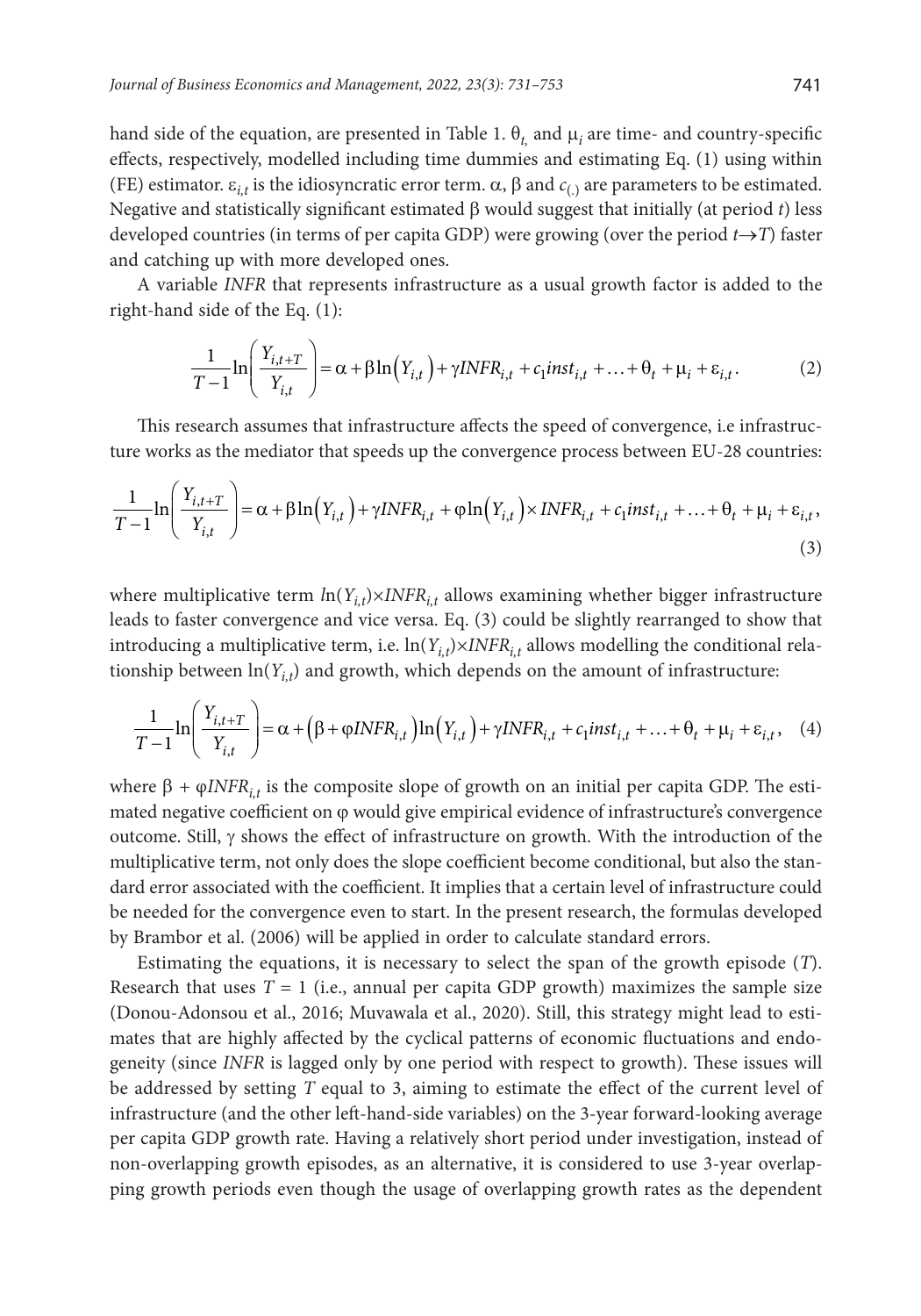variable creates a moving average structure in the error term. Following Panizza and Presbitero (2014), the Huber–White Sandwich correction is used, which yields almost identical results as Newey and West's (1987) estimator, which allows modelling the autocorrelation in the error term.

Our unbalanced panel data covers 28 EU countries from 2000 through 2019. Data is collected from Eurostat, Our World in data and World Bank databases. Table 1 presents summary statistics of the research variables.

| <b>Notation</b> | Variable                                                                                  | Average                      | Min.                 | Max.               | S. D.                |
|-----------------|-------------------------------------------------------------------------------------------|------------------------------|----------------------|--------------------|----------------------|
| Y               | GDP per capita (constant 2010)                                                            | $3.22 \times 10^{4}$         | $3.98 \times 10^3$   | $1.12\times10^{5}$ | $2.11 \times 10^{4}$ |
| pop             | Population, total                                                                         | $1.79\times10^{7}$           | $3.90\times10^{5}$   | $8.31\times10^{7}$ | $2.27\times10^{7}$   |
| dens            | Population density (people per<br>sq. km of land area)                                    | 174                          | 17                   | $1.51\times10^{3}$ | 242                  |
| urb             | Urban population (% of total)                                                             | 72.2                         | 50.8                 | 98.0               | 12.5                 |
| 1 <sup>f</sup>  | Labour force, total                                                                       | $8.61\times10^{6}$           | $1.56 \times 10^{5}$ | $4.39\times10^{7}$ | $1.10\times10^{7}$   |
| gcf             | Gross capital formation (% of<br>GDP)                                                     | 22.9                         | 11.9                 | 46.0               | 4.56                 |
| opn             | Trade (% of GDP)                                                                          | 117                          | 45.4                 | 408                | 64.9                 |
| gov             | Total general government<br>expenditure (% of GDP)                                        | 44.7                         | 24.5                 | 64.8               | 6.55                 |
| r&d             | Researchers in R&D (per million<br>people)                                                | $2.90\times10^{3}$           | 321                  | $8.00\times10^{3}$ | $1.62\times10^{3}$   |
| cpi             | Consumer price index $(2010 =$<br>100)                                                    | 96.8                         | 32                   | 124                | 13.5                 |
| hc              | Tertiary educational attainment<br>age group 30-34 (%)                                    | 33.5                         | 7.4                  | 58.8               | 11.8                 |
| inst            | Control of Corruption: Estimate                                                           | 1.03                         | $-0.491$             | 2.47               | 0.792                |
|                 |                                                                                           | INFR - core infrastructure   |                      |                    |                      |
|                 |                                                                                           | ict - ICT infrastructure     |                      |                    |                      |
| ict_ft          | Fixed telephone subscriptions<br>(per 100 people)                                         | 39.8                         | 4.86                 | 72.1               | 13.9                 |
| ict_fb          | Fixed broadband subscriptions<br>(per 100 people)                                         | 21.1                         | 0.0119               | 46.0               | 12.6                 |
| ict_mc          | Mobile cellular subscriptions<br>(per 100 people)                                         | 107.                         | 9.23                 | 172.               | 29.6                 |
|                 | ws - water and sanitation infrastructure                                                  |                              |                      |                    |                      |
| ws sf           | Share of the population with<br>access to safely managed<br>sanitation facilities $(\% )$ | 81.8                         | 24.7                 | 99.7               | 14.6                 |
| ws_dwf          | Share of the population with<br>access to safely managed<br>drinking water facilities (%) | 95.6                         | 67.2                 | 100.               | 5.68                 |
|                 |                                                                                           | t - transport infrastructure |                      |                    |                      |

| Table 1. Research variables and summary statistics |  |
|----------------------------------------------------|--|
|----------------------------------------------------|--|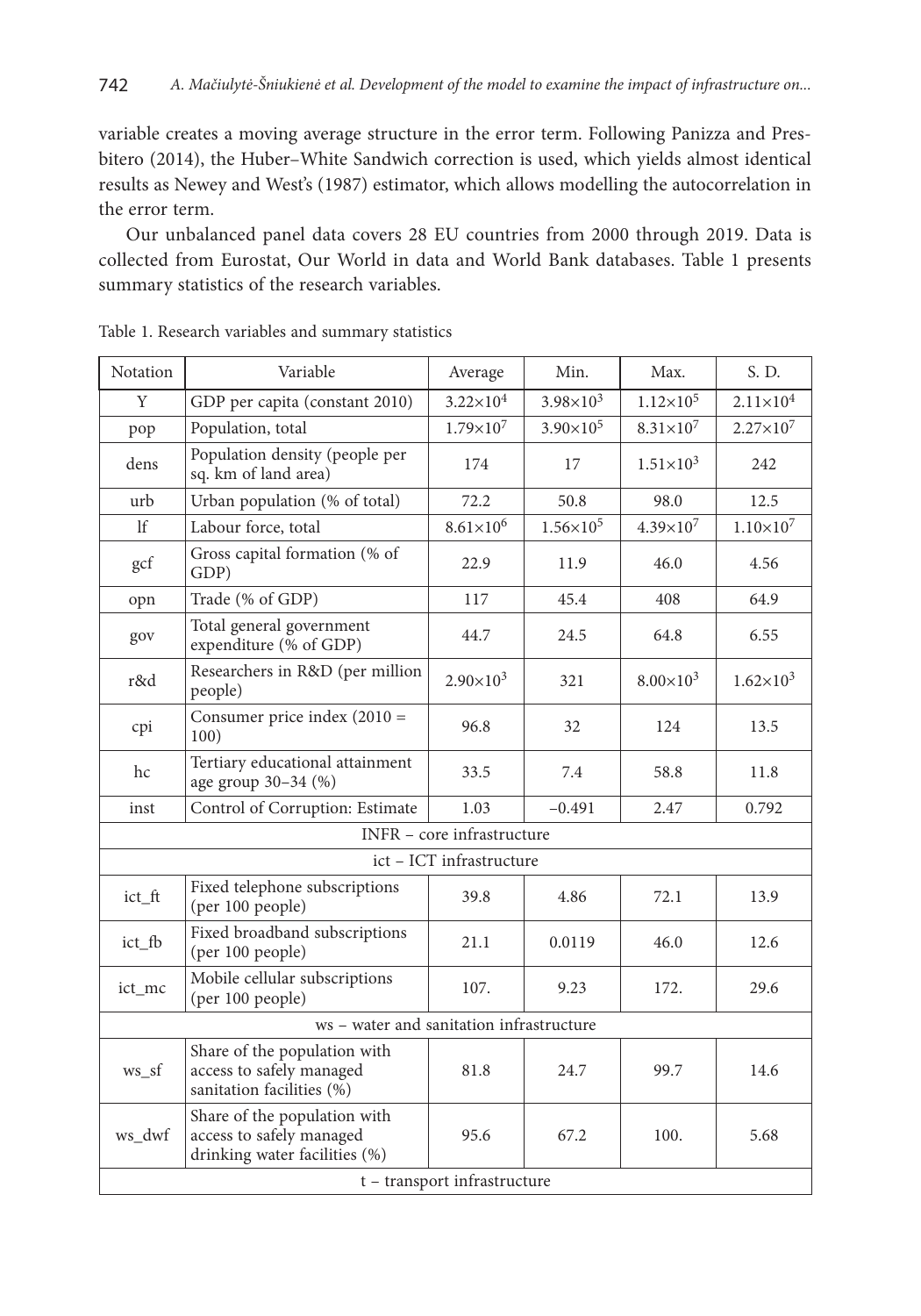|      | End of Table 1 |
|------|----------------|
| Max. |                |

| Notation                       | Variable                                                                   | Average                   | Min.  | Max.               | S. D.              |
|--------------------------------|----------------------------------------------------------------------------|---------------------------|-------|--------------------|--------------------|
| t_rw                           | Railway tracks (kilometres per<br>1000 sq. km of land area)                | 88.9                      | 21.2  | 258.               | 60.9               |
| $t_r$                          | Roads (kilometres per 1000 sq.<br>km of land area)                         | $1.48\times10^{3}$        | 112.  | $9.68 \times 10^3$ | $1.52\times10^{3}$ |
| t_ww                           | Navigable inland waterways<br>(kilometres per 1000 sq. km of<br>land area) | 18.2                      | 3.58  | 187.               | 33.7               |
| $t$ <sub>-pl</sub>             | Pipelines operated (kilometres<br>per 1000 sq. km of land area)            | 10.7                      | 0.411 | 24.5               | 5.56               |
| $t$ <sub><math>ap</math></sub> | Air passenger transport<br>(passengers on board per 1000<br>inhabitants)   | $2.77 \times 10^3$        | 80.0  | $1.45\times10^{4}$ | $2.17\times10^{3}$ |
|                                |                                                                            | e - energy infrastructure |       |                    |                    |
| e_epc                          | Electricity production capacities<br>(megawatts per one mil. of<br>GDP)    | 0.0678                    | 0.000 | 0.363              | 0.0469             |

#### **5. Results of the evaluation infrastructure development impact on convergence**

We estimated our specification using three alternative estimators, i.e. pooled OLS, FE and RE. Panel diagnostics revealed that country fixed effects are present and thus have to be omitted or modelled. We decided to estimate our model using FE estimator, which controls timeinvariant effects by applying within transformation, instead of LSDV, which yields the same coefficients but additionally estimates country-specific constant. Annex 1 (Table 2) presents FE estimation results of Eq. (3).

Results are largely consistent with previous literature analyzing growth factors. We find that a better institutional environment (in our case, less corruption) is positively and, in most cases, statistically significantly related to growth. The estimated coefficient on institutions (as well as on other growth controls) varies across estimations mainly due to non-constant sample size, which is primarily constrained by data on infrastructure variables. Those results are in line with Cigu's et al. (2019) findings. They investigated transport infrastructure's impact on economic growth and "the role of policy makers in explanation cross-country differences in EU" and found that corruption negatively affects economic growth.

The estimated coefficient on population growth is negative and marginally statistically significant, while the growing labour force is positively related to economic growth. Arif et al. (2020) also revealed a significant and positive relationship between labour force and economic output. We did not find a significant effect of population density and urbanization, and the sign of the coefficient varies, indicating that there is no clear link with growth. Although according to Urban Economic theory, urbanization leads to economic growth, this is not always the case (Bertinelli & Strobl, 2007). Wang et al. (2020) used urbanization as a control variable examinating transport infrastructure impact on economic growth in the Belt and Road Initiative (BRI) countries and found a significant negative effect in Central and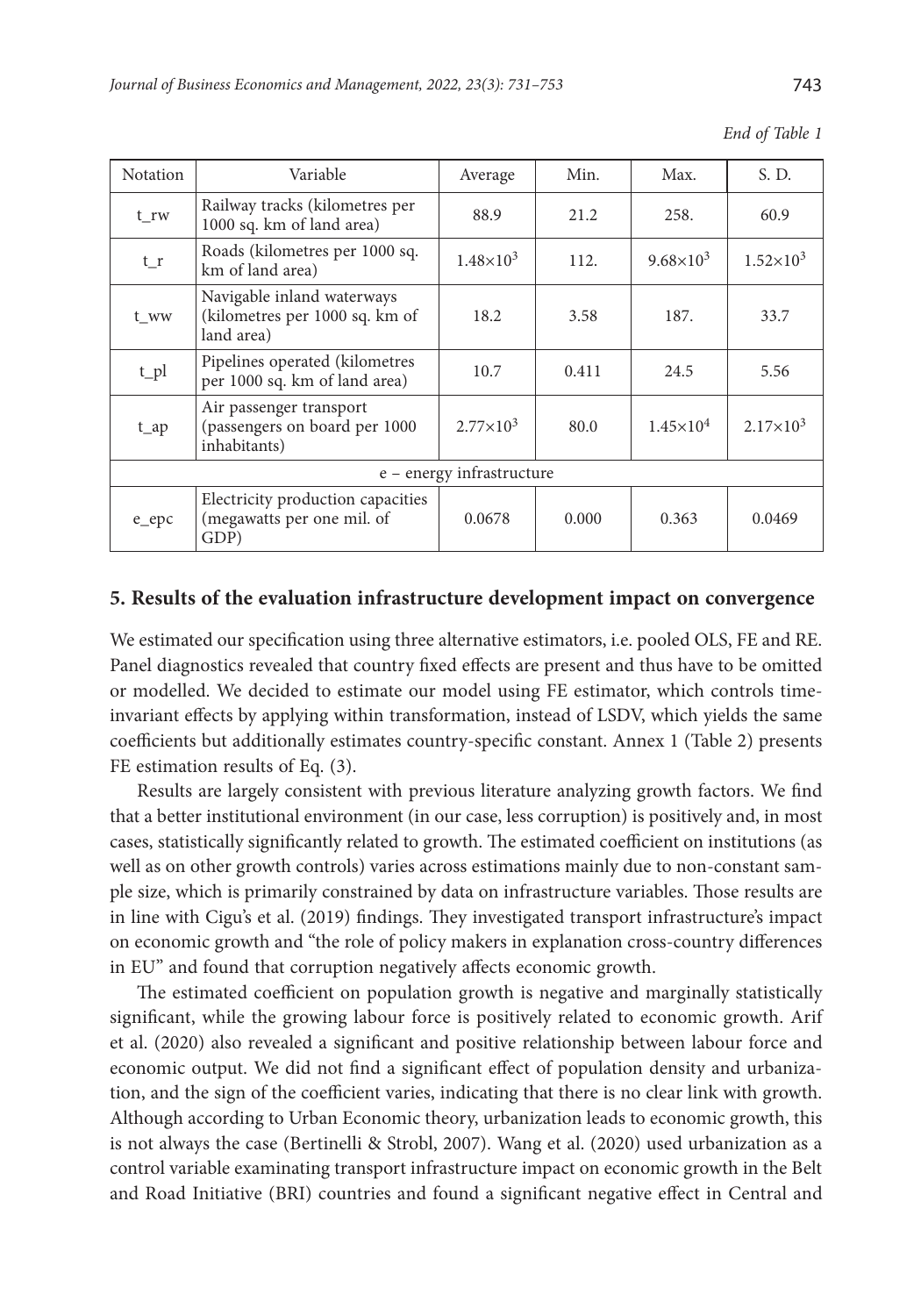Eastern Europe. Urbanization impact on economic growth in East Asia and Commonwealth of Independed States (CIS), South Asia, Weast Asia and North Africa was insignificant. Maparu and Mazumder (2017), did not found significant relationship between urbanization and economic growth in post-liberalization era in India.

We find a significant and positive relationship between growth and gross capital formation and a negative with the squared term. That is a sign of the diminishing marginal effect of capital investments on output, which is predicted by neoclassic growth theory. We estimated that the tipping point above which capital has a negative marginal effect is at about 23–24 per cent of GDP. Our results reveal that trade openness has a significant positive effect on growth, while government size slow down economic growth. Those results are in line with results from Fetahi-Vehapi et al. (2015), Dritsakis and Stamatiou (2016), who revealed a positive trade openness impact on economic growth in EU countries, and Alfonso and Jalles (2011), who found a negative relationship between government size and economic growth. Some authors (Nouira & Kouni, 2021; Zungu & Greyling, 2021) identified a threshold (10–30 per cent depending on the country) above which the government size negatively related to economic growth.

 A negative and significant relationship is also found between inflation and growth. We find no significant effect of R&D and human capital on growth. We believe that is mainly because we use an input approach to proxy R&D and the 3-year episode is too short of capturing the effect of human capital stock on growth.

Our findings (the negative and statistically significant estimated coefficient on β) suggest that β-convergence between countries is present in the EU28. It is in line with Siljak and Nagy (2019), Butkus et al. (2018). Negative coefficients on interaction terms (i.e. φ) between initial per capita GDP and infrastructure show that infrastructure development boosts convergence. Still, results suggest that this is not happening at a scale that would be statistically significant. We find that only the development of ICT infrastructure (fixed broadband connectivity) and transport infrastructure (network of pipelines) boost convergence significantly (see Figure 2).



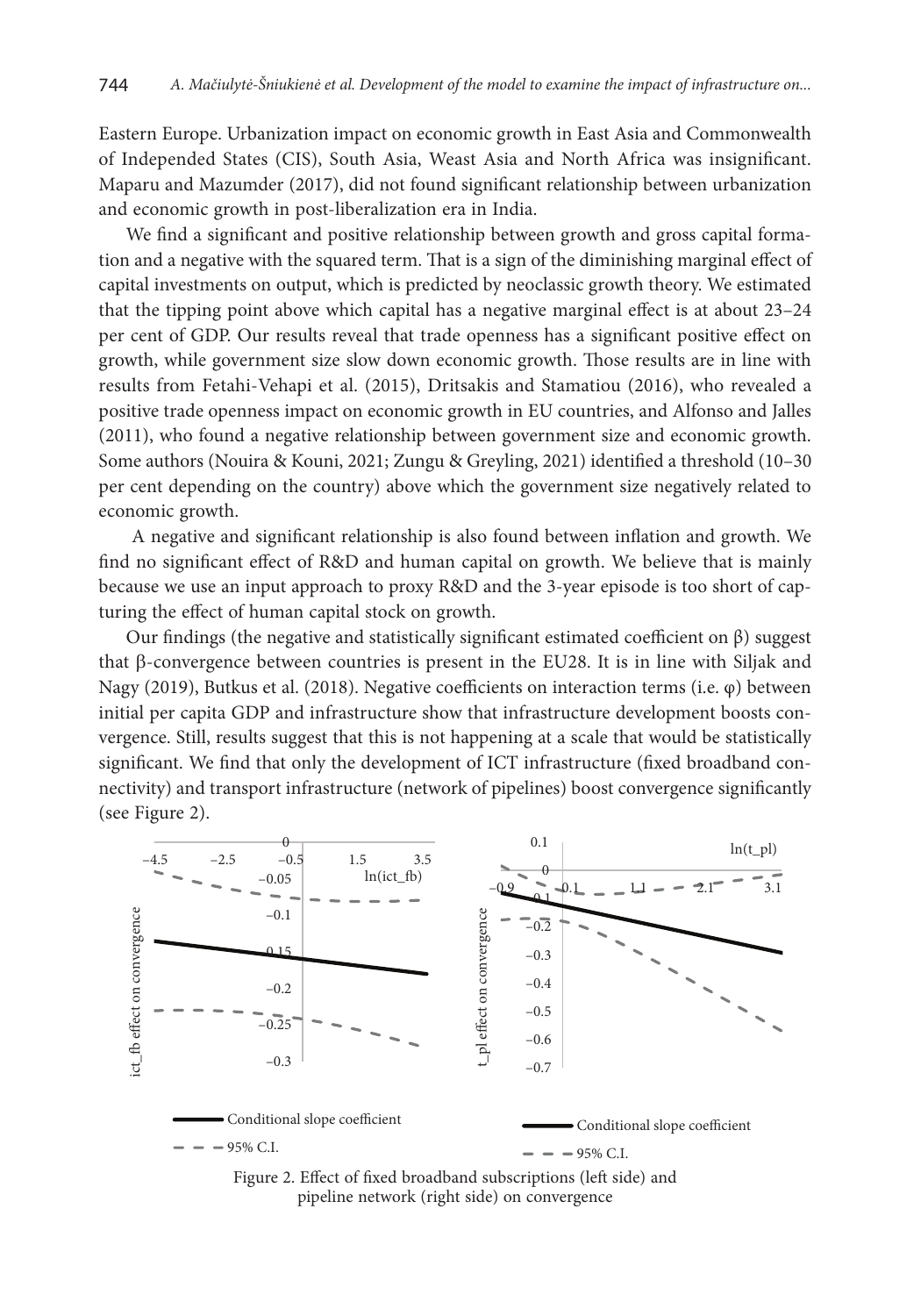Estimated coefficients on  $\gamma$  indicate the effect of infrastructure development on growth. As in the case of convergence, we find that the development of all types of infrastructure is positively related to growth. Still, the significant effect we observe is just in the case of fixed broadband subscriptions and pipeline networks.

#### **Conclusions**

The term infrastructure has a variety of interpretations. Analysis of literature revealed that this term is multidimensional and covers three main components: infrastructure features, elements (structure), and outcomes for society.

Infrastructure has the following main characteristics: immobility, the high level of cost, publicness, non-substitutability, and indivisibility. Based on an analysis of infrastructure definitions provided in previous studies, it can be stated that infrastructure covers facilities and systems that are the basis for society's prosperity, provided by governments for public use. Most of the authors distinguish infrastructure into i) soft (non-tangible) infrastructure and ii) hard (physical) infrastructure. Soft infrastructure covers institutional system, policy and regulatory, governance mechanism, etc. Hard infrastructure integrates i) social infrastructure that covers schools, universities, hospitals, clinics, theatres, museums, parks, etc.; ii) economic infrastructure that consists of transport, ICT, energy, water, and sanitation systems. Social, physical infrastructure facilitates education, health, and cultural services. Economic infrastructure stimulates economic activity and is treated as core infrastructure.

From the theoretical point of view, relationships between infrastructure and economic growth are based on four approaches: production function approach, cost-function approach, growth-model approach, and causal relationship approach. Although the relationship between infrastructure and economic growth is mostly based on production function extended by implementing infrastructure component, it often has limitations since it does not separate different types of infrastructure. We provided a modified function that has a few novelties: i) it separates different types of infrastructure capital; ii) infrastructure capital does not duplicate total capital, iii) it includes other growth factors.

After evaluating all mentioned approaches, a new theoretical model of the impact of infrastructure development on economic growth and convergence has been developed, integrating all the main infrastructure components (transport, ICT, energy, water, and sanitation) and the channels of direct and indirect impact transmission and their interrelationships.

Investment in infrastructure development increases the total capital of a country or region and increases employment, which directly affects economic growth. The increasing volume and quality of individual types of infrastructure stimulate economic growth by shaping the availability of resources and markets, reducing resource losses, and improving human capital. It can be achieved by knowledge creation and flows, improvement of human health and education, stimulation innovation and technological progress, generating cost-saving, resources productivity, and efficiency of own and other sectors). One of the novelties of the model is that it includes a component of government quality. The infrastructure development outcomes, especially convergence, highly depend on the government since government management abilities, priorities (economic prosperity and regions convergence or political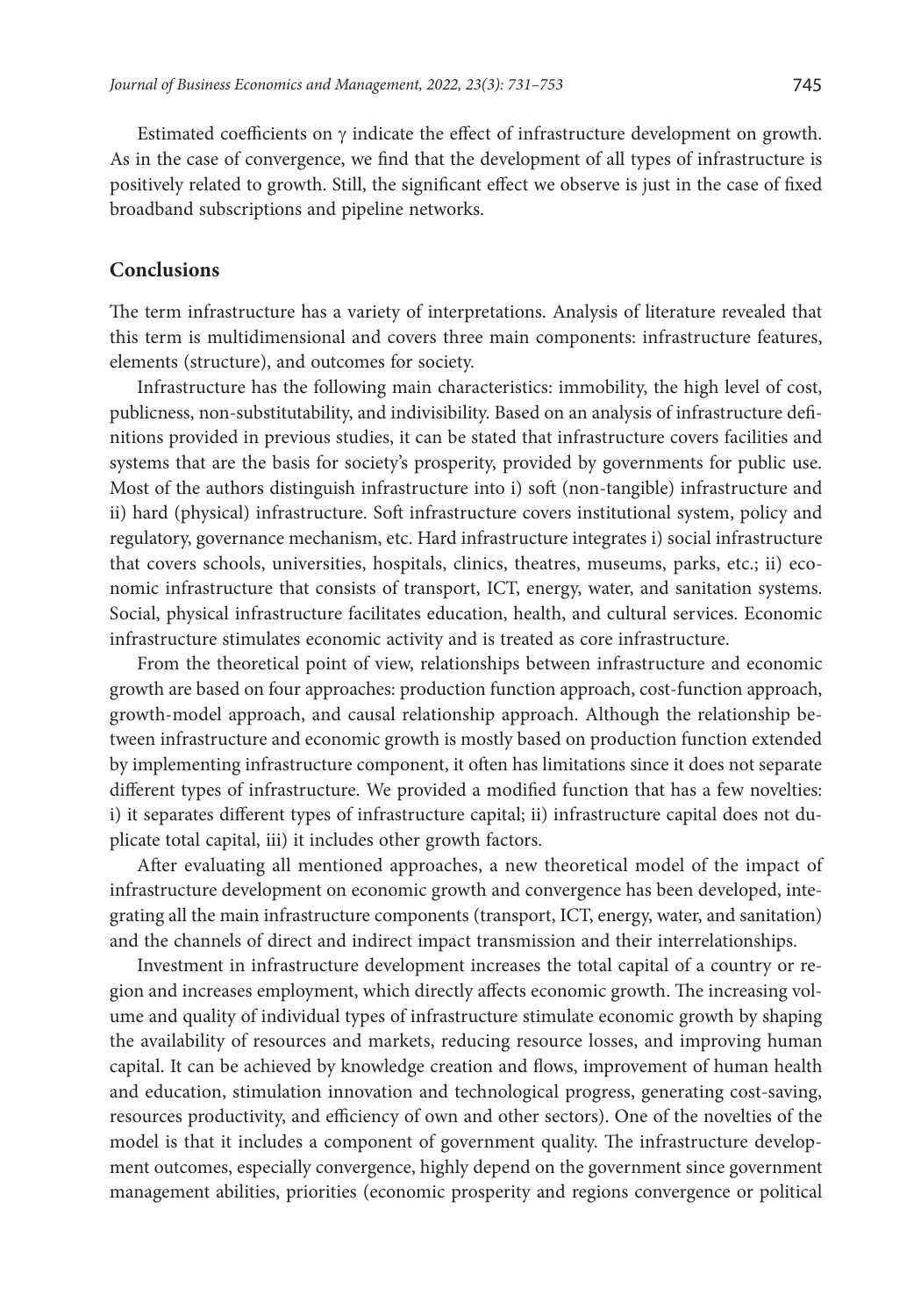bonuses), level of corruption influence the effectiveness of distribution infrastructure investments between geographical areas and projects.

Analysis of literature revealed that most of the research grounds the impact of infrastructure on economic growth on public investment theory and neoclassic aggregate economic growth models. The main limitations of those functions are the following: infrastructure capital duplicates total capital; different types of infrastructure are not separated; just a few growth factors are included; lagged effects are not considered. Those shortcomings have been solved by providing a modified growth specification that can be the basis for empirical research. Control variables used by research in econometric specifications were also systemized. It allows us to identify and select growth factors that have to be integrated into the growth function and empirical model. Analysis revealed that most authors integrate traditional factors such as capital, population or/and employment, labour force, human capital, and economic openness (trade and financial). However, innovation development, urbanization level, industry size, size of government, and inflation can affect economic growth and have to be integrated into the specification. Moreover, the research model has to implement initial real GDP per capita since it allows catching infrastructure effect on the convergence.

Based on the analysis of previous studies, we can conclude that there are a few ways to investigate the infrastructure impact on economic growth and convergence: to explore infrastructure investment returns; to analyze infrastructure development effects using physical infrastructure indicators; to investigate infrastructure impact using aggregate infrastructure index. Most appropriate is to use infrastructure investments and physical infrastructure indicators that proxy infrastructure development since the usage of aggregate infrastructure index does not allow to assess the effects of individual types of infrastructure and effectiveness of distribution of investment. That is very important if authors seek that research would have practical value and provide recommendations for policymakers.

Literature analysis allows us to conclude that different econometric models can examine infrastructure development outcomes. Still, considering the limitations of previous studies, econometric models have to be able to assess lagged effects and evaluate the impact not only on growth but also on convergence. The effects of individual infrastructure development have to be assessed as well. These aspects have been taken into consideration while developing an econometric specification that has been empirically tested assessing the impact of infrastructure development on convergence and growth in the EU. It covers not only standard variables but also additional like initial per capita GDP, innovation development, urbanization level, size of government, inflation, control of corruption.

Even though we find that infrastructure positively affects growth and convergence, the estimated impact is not statistically significant except for some types of ICT and transport infrastructure.

Also, we found a positive relationship between labour force, gross capital formation (up to the threshold of 23–24 per cent of GDP), trade openness, and government size.

Nevertheless, the research has some limitations. First of all, the study evaluated infrastructure growth and convergence outcomes at the national level, leaving the question of what impact is at the regional level. Another limitation is that the research was performed using only one type of variable (physical indicators) to proxy infrastructure development. Thus,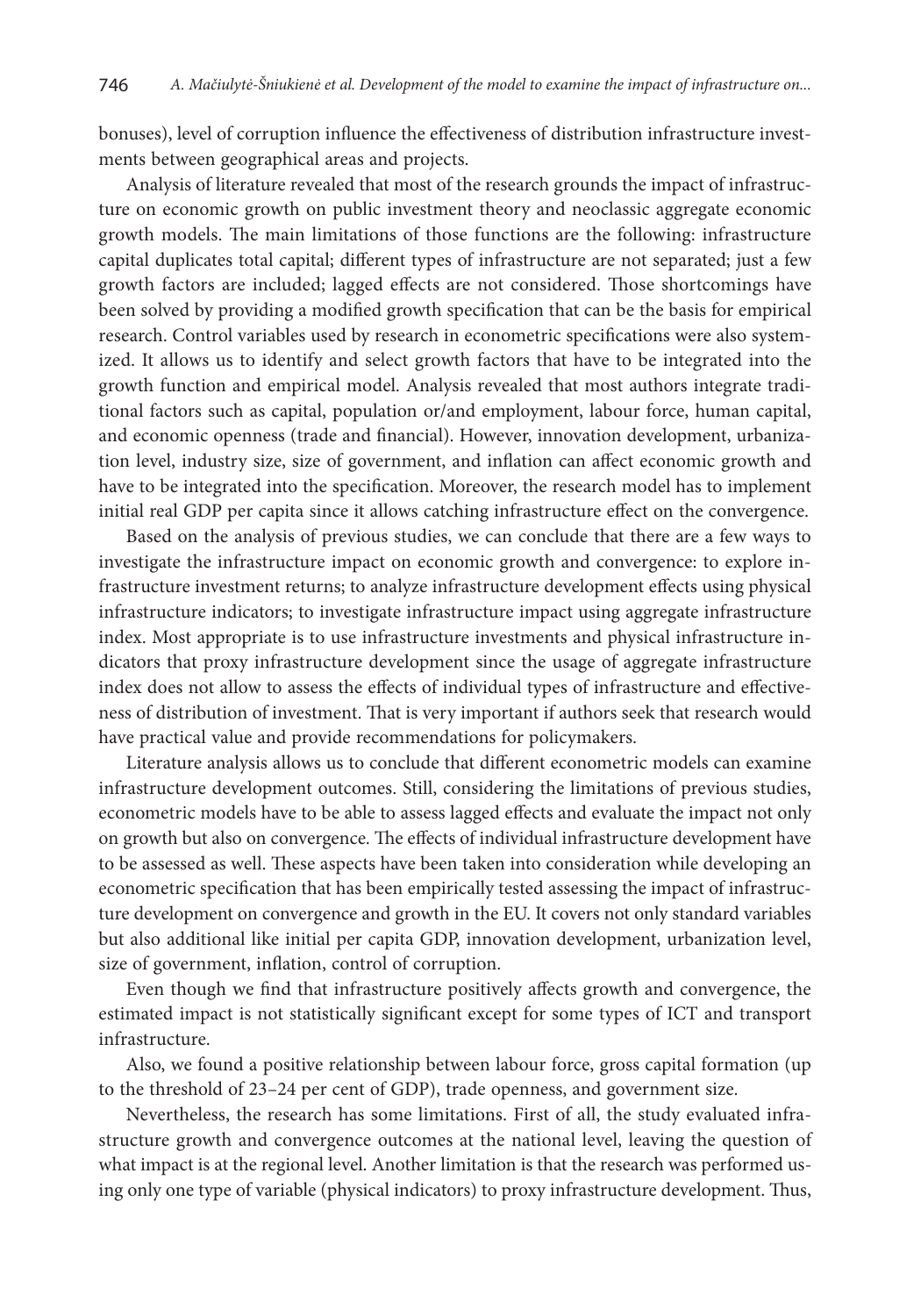future research could include an assessment of the infrastructure development outcomes at the NUTS 2 regional level. In addition, a study could be carried out using infrastructure investments as an indicator of its development.

### **Funding**

This research is a part of the project on Evaluation of the interaction between economic growth and infrastructure development in the European Union member states (IP&EASVES). This project has received funding from European Social Fund (project No 09.3.3-LMT-K-712-19-0036) under grant agreement with the Research Council of Lithuania (LMTLT).

#### **Author contributions**

VD conceived the study and was responsible for the analysis design, general conclusions. AMS was responsible for material collection, systematization, analysis, interpretations, theoretical model formulation, data collection and systematization. MB conducted and implemented research model, discusses results. AMS wrote the first draft of the article. VD revise and corrected the article.

#### **Disclosure statement**

The authors do not have any competing financial, professional, or personal interests from other parties.

## **References**

- Alfonso, A., & Jalles, J. T. (2011). *Economic performance and government size* (ECB Working Paper No. 1399). <https://doi.org/10.2139/ssrn.1950570>
- Ansar, A., Flyvbjerg, B., Budzier, A., & Lunn, D. (2016). Does infrastructure investment lead to economic growth or economic fragility? Evidence from China. *Oxford Review of Economic Policy, 32*, 360–390. <https://doi.org/10.1093/oxrep/grw022>
- Apurv, R., & Uzma, S. H. (2020). The impact of infrastructure investment and development on economic growth on BRICS. *Indian Growth and Development Review*, *14*(1), 122–147. <https://doi.org/10.1108/IGDR-01-2020-0007>
- Arif, U., Javid, M., & Khan, F. N. (2020). Productivity impact of infrastructure development in Asia. *Economic Systems*, *45*(1), 1–12. <https://doi.org/10.1016/j.ecosys.2020.100851>
- Azevedo, I. M. L. (2014). Consumer end-use energy efficiency and rebound effects. *Annual Review Environmental Resources*, *39*, 393–418. <https://doi.org/10.1146/annurev-environ-021913-153558>
- Batool, I., & Goldman, K. (2020). The role of public and private transport infrastructure capital in Economic growth. Evidence from Pakistan. *Research in Transport Economics*, *88*, 100886. <https://doi.org/10.1016/j.retrec.2020.100886>
- Bertinelli, L., & Strobl, E. (2007). Urbanisation, urban concentration and economic development. *Urban Studies*, *44*(13), 2499–2510. <https://doi.org/10.1080/00420980701558442>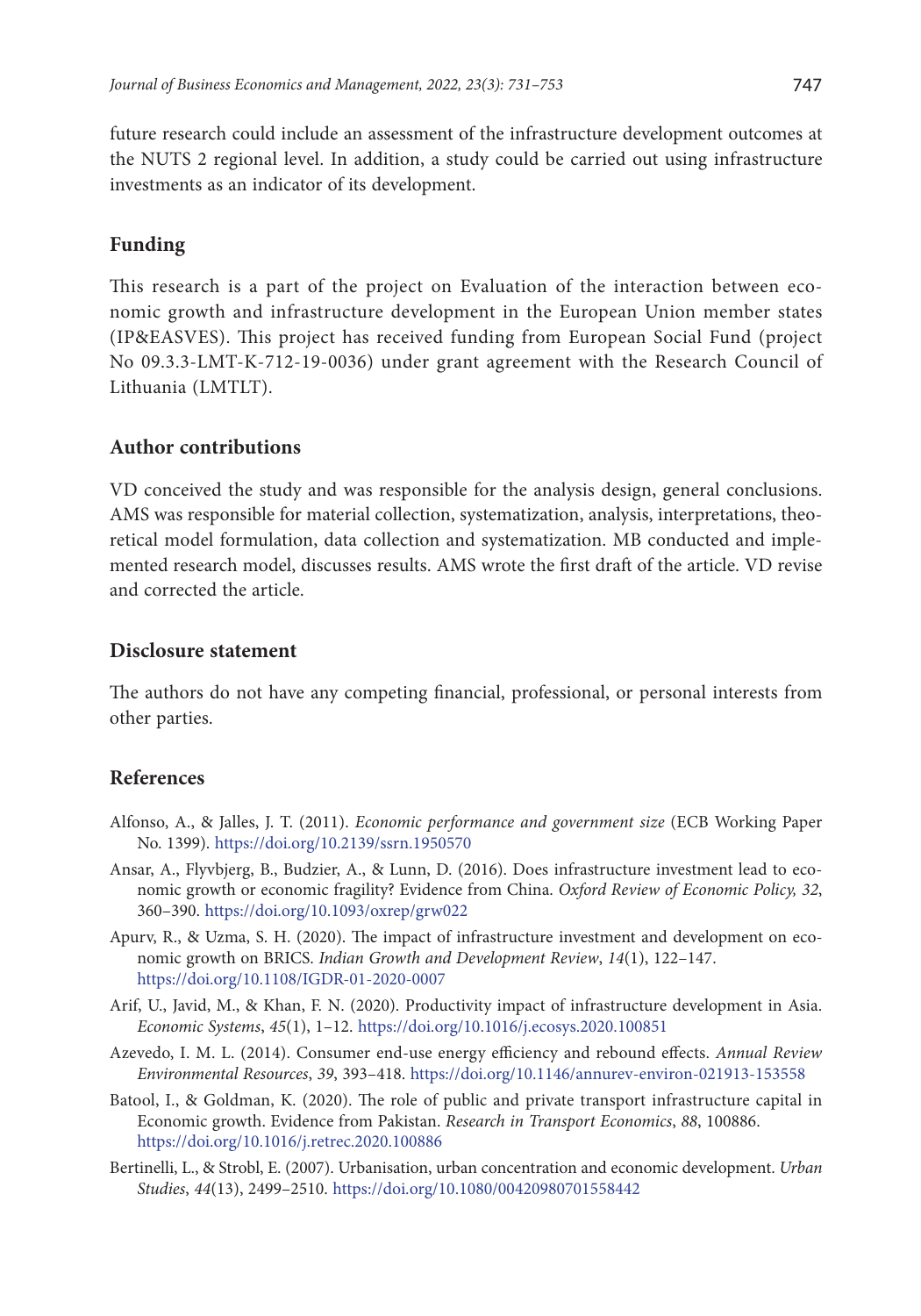- Brambor, T., Clark, W., & Golder, M. (2006). Understanding interaction models: Improving empirical analyses. *Political Analysis*, *14*(1), 63–82. <https://doi.org/10.1093/pan/mpi014>
- Bridge,G., Özkaynak, B., & Turhan, E. (2018). Energy infrastructure and the fate of the nation: Introduction to special issue. *Energy Research* & *Social Science*, *41*, 1–11. <https://doi.org/10.1016/j.erss.2018.04.029>
- Butkus, M., Cibulskiene, D., Maciulyte-Sniukiene, A., & Matuzeviciute, K. (2018). What is the evolution of convergence in the EU? Decomposing EU disparities up to NUTS 3 Level. *Sustainability*, *10*, 1552. <https://doi.org/10.3390/su10051552>
- Calderón, C., & Servén, L. (2004). *The effects of infrastructure development on growth and income distribution* (Working Papers No. 270). Central Bank of Chile, Warshington, DC, USA. <https://doi.org/10.1596/1813-9450-3400>
- Canning, D., & Pedroni, P. (2004). *The effects of infrastructure on long run economic growth* (Working Papers 2004-04). Department of Economics, Williams College.
- Cigu, E., Agheorghiesei, D. T., Gavriluta (Vatamanu), A. F., & Toader, E. (2019). Transport infrastructure development, public performance and long-run economic growth: A case study for the EU-28 countries. *Sustainability, 11*(1), 67. <https://doi.org/10.3390/su11010067>
- Corporate Finance Institute. (2021). *Public infrastructure*. [https://corporatefinanceinstitute.com/re](https://corporatefinanceinstitute.com/resources/knowledge/economics/public-infrastructure/)[sources/knowledge/economics/public-infrastructure/](https://corporatefinanceinstitute.com/resources/knowledge/economics/public-infrastructure/)
- Crescenzi, R., & Rodríguez-Pose, A. (2012). Infrastructure and regional growth in the European Union. *Papers in Regional Science*, *91*(3), 487–513. <https://doi.org/10.1111/j.1435-5957.2012.00439.x>
- Diamond, D., & Spence, N. (1989). *Infrastructure and industrial costs in British Industry*. HMSO.
- Donou-Adonsou, F., Lim, S., & Mathey, S. A. (2016). Technological progress and economic growth in Sub-Saharan Africa: Evidence from telecommunications infrastructure. *International Advances in Economic Research*, *22*, 65–75. <https://doi.org/10.1007/s11294-015-9559-3>
- Dritsakis, N., & Stamatiou, P. (2016). Trade openness and economic growth: A panel cointegration and causality analysis for the newest EU countries. *The Romanian Economic Journal*, *59*, 45–60.
- Elburz, Z., & Cubukcu, K. M. (2021). Spatial effects of transport infrastructure on regional growth: The case of Turkey. *Spatial Information Research*, *29*, 19–30.<https://doi.org/10.1007/s41324-020-00332-y>
- Elysia, V., & Wihadanto, A. (2020). The impact of poor sanitation on tourism development: A global review. *Indonesian Journal of Urban and Environmental Technology*, *3*(2), 220–231. <https://doi.org/10.25105/urbanenvirotech.v3i2.6720>
- European Commission. (2014). *European Economy. Infrastructure in the EU: Developments and impact on growth* (Occasional Papers 203). Brussels, Belgium.
- Farhadi, M. (2015). Transport infrastructure and long-run economic growth in OECD countries. *Transportation Research Part A*, *74*, 73–90. <https://doi.org/10.1016/j.tra.2015.02.006>
- Fetahi-Vehapi, M., Sadiku, L., & Petkovski, M. (2015). Openness on economic growth: An evidence for South East European Cauntries. *Procedia Economics and Finance*, *19*, 17–26. [https://doi.org/10.1016/S2212-5671\(15\)00004-0](https://doi.org/10.1016/S2212-5671(15)00004-0)
- Fourie, J. (2006). Economic infrastructure: A review of definitions, theory and empirics. *South African Journal of Economics*, *74*(3), 530–556. <https://doi.org/10.1111/j.1813-6982.2006.00086.x>
- Frischmann, B. M. (2012). *Infrastructure: The social value of shared resources.* Oxford University Press. <https://doi.org/10.1093/acprof:oso/9780199895656.001.0001>
- Haftu, G. G. (2019). Information communications technology and economic growth in Sub-Saharan Africa: A panel data approach. *Telecommunication Policy*, *43*, 88–99. <https://doi.org/10.1016/j.telpol.2018.03.010>
- Hirschman, A. O. (1958). *The strategy of economic development.* Yale University Press.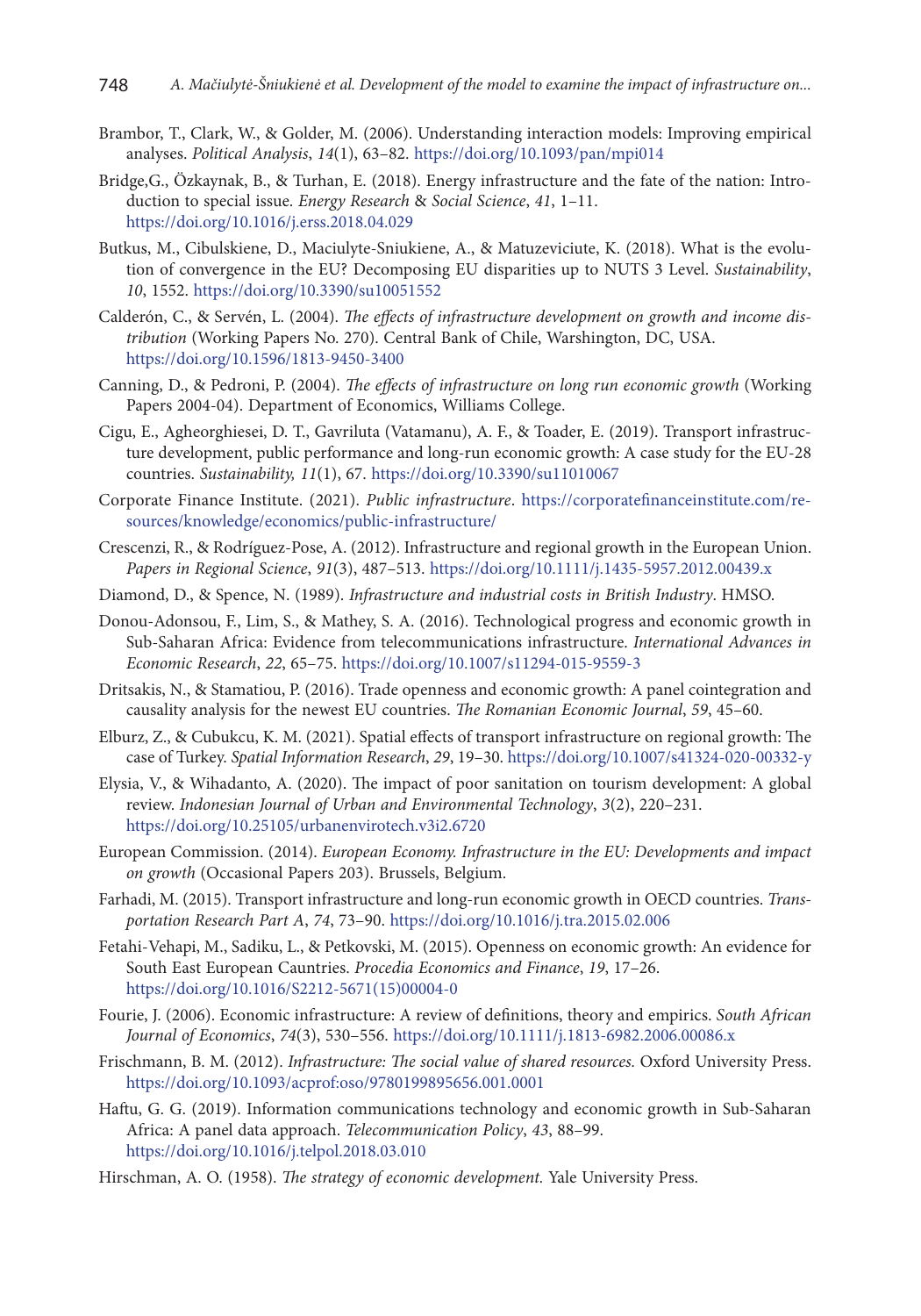- Kallal, R., Haddaji, A., & Ftiti, Z. (2021). ICT diffusion and economic growth: Evidence from the sectorial analysis of a periphery country. *Technological Forecasting* & *Social Change*, *162*, 120403. <https://doi.org/10.1016/j.techfore.2020.120403>
- Kumo, W. L. (2012). *Infrastructure investment and economic growth in South Africa: A granger causality analysis* (Working Paper Series No. 160). African Development Bank, Tunis, Tunisia.
- Kyriacou, A. P., Muinelo-Gallo, L., & Roca-Sagalés, O. (2019). The efficiency of transport infrastructure investment and the role of government quality: An empirical analysis. *Transport Policy, 74*, 93–102. <https://doi.org/10.1016/j.tranpol.2018.11.017>
- Lenz, N. V., Skender, H. P., & Adelajda Mirković, P. A. (2018). The macroeconomic effects of transport infrastructure on economic growth: the case of Central and Eastern EU member states. *Economic Research-Ekonomska Istraživanja*, *31*(1), 1953–1964. <https://doi.org/10.1080/1331677X.2018.1523740>
- Lin, T.-Y., & Chiu, S.-H. (2018). Sustainable performance of low-carbon energy infrastructure investment on regional development: Evidence from China. *Sustainability*, *10*, 4657. <https://doi.org/10.3390/su10124657>
- Maneejuk, P., & Yamaka, W. (2020). An analysis of the impacts of telecommunications technology and innovation on economic growth. *Telecommunications Policy*, *44*, 102038. <https://doi.org/10.1016/j.telpol.2020.102038>
- Maparu, T. S., & Mazumder, T. N. (2017). Transport infrastructure, economic development and urbanization in India (1990–2011): Is there any causal relationship? *Transport Research Part A*, *100*, 319–336. <https://doi.org/10.1016/j.tra.2017.04.033>
- Meersman, H., & Nazemzadeh, M. (2017). The contribution of transport infrastructure to economic activity: The case of Belgium. *Case Studies on Transport Policy*, *5*, 316–324. <https://doi.org/10.1016/j.cstp.2017.03.009>
- Mitra, A., Sharma, C., & Véganzonès-Varoudakis, M.-A. (2016). Infrastructure, information & communication technology and firms' productive performance of the Indian manufacturing. *Journal of Policy Modeling*, *38*, 353–371. <https://doi.org/10.1016/j.jpolmod.2016.02.013>
- Muvawala, J., Sebukeera, H., & Ssebulime, K. (2020). Socio-economic impacts of transport infrastructure investment in Uganda: Insight from frontloading expenditure on Uganda's urban roads and highways. *Research in Transportation Economics*, *88*, 100971. <https://doi.org/10.1016/j.retrec.2020.100971>
- Nair, M., Pradhan, R. P., & Arvin, M. B. (2020). Endogenous dynamics between R&D, ICT and economic growth: Empirical evidence from the OECD countries. *Technology in Society*, *62*, 101315. <https://doi.org/10.1016/j.techsoc.2020.101315>
- National Research Council. (2009). *Sustainable critical infrastructure systems: A framework for Meeting 21st Century Imperatives: Report of a workshop*. The National Academies Press.
- Newey, W. K., & West, K. D. (1987). Hypothesis testing with efficient method of moments estimation. *International Economic Review*, *28*, 777–787. <https://doi.org/10.2307/2526578>
- Nijkamp, P. (1986). *Technological change, employment and spatial dynamics*. Springer. <https://doi.org/10.1007/978-3-642-46578-9>
- Noam, E. M. (1994). Principles for the Communications Act of 2034: The Superstructure of Infrastructure. *Federal Communications Law Journal, 47*(2), 27.
- Nouira, R., & Kouni, M. (2021). Optimal government size and economic growth in developing and MENA countriesL A dunamic panel threshold analysis. *Middle East Development Journal*, *13*, 59– 77. <https://doi.org/10.1080/17938120.2021.1898231>
- Nurkse, R. (1952). Some international aspects of the problem of economic development. *The American Economic Review*, *42*(2), 571–583.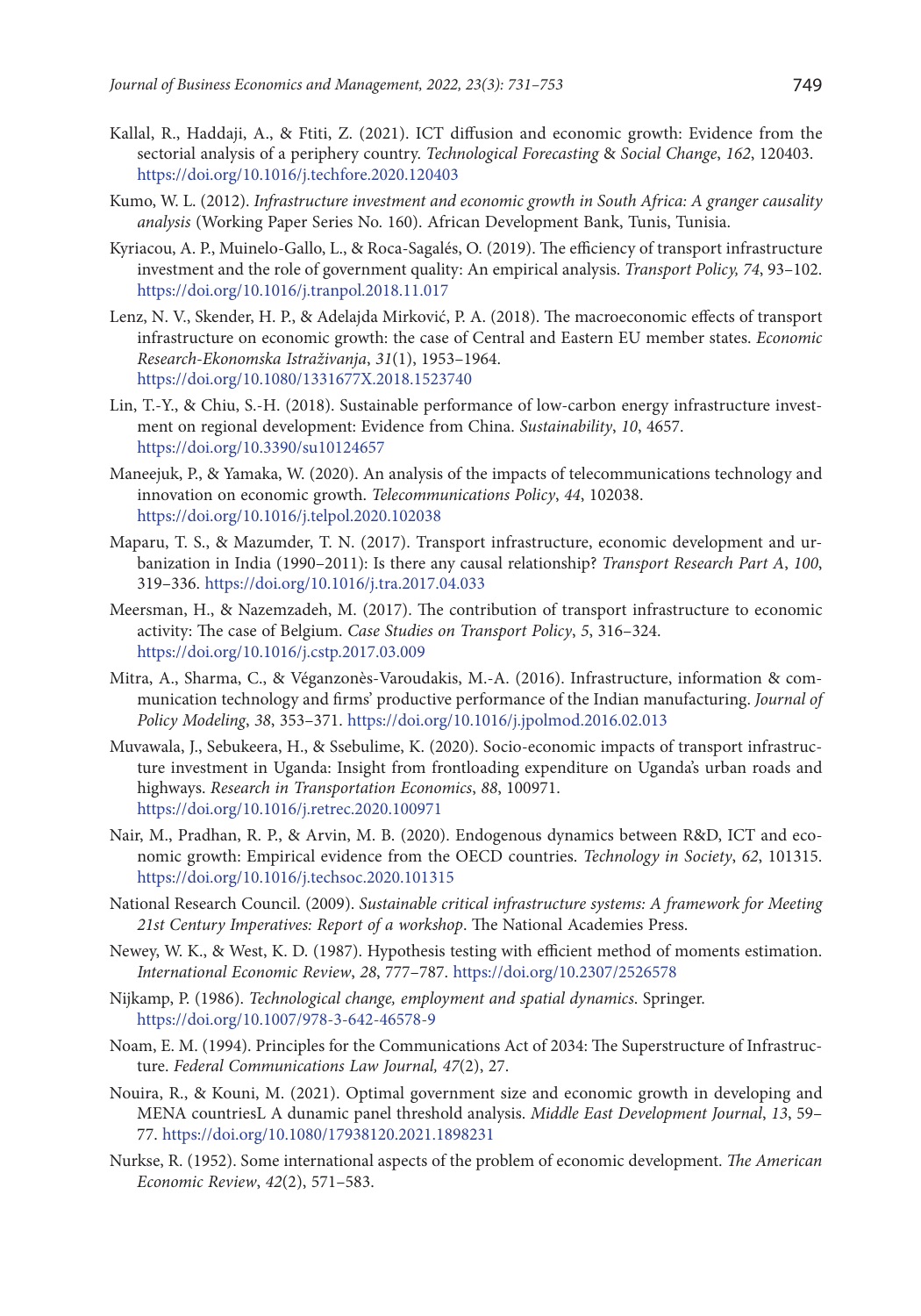- Olczyk, M., & Kuc-Czarnecka, M. (2022). Digital Transformation and Economic Growth DESI improvement. *Technological and Economic Development of Economy*, *28*(3), 775–803. <https://doi.org/10.3846/tede.2022.16766>
- Ortiz, A. L., Rodríguez, J. C., & Gómez, M. (2020). E-Commerce development in Europe: A panel data analysis 2003–2017. *Business Administration and Management*, *23*(4), 89–101. <https://doi.org/10.15240/tul/001/2020-4-006>
- Oyeniran, W. I., & Onikosi-Alliyu, S. (2016). Information and telecommunication infrastructure and economic growth: An experience from Nigeria. *Serbian Journal of Management*, *11*(2), 275–289. <https://doi.org/10.5937/sjm11-8174>
- Palei, T. (2015). Assessing the impact of infrastructure on economic growth and global competitiveness. *Procedia Economics and Finance*, *23*, 168–175. [https://doi.org/10.1016/S2212-5671\(15\)00322-6](https://doi.org/10.1016/S2212-5671(15)00322-6)
- Pandey, V. (2020). Energy infrastructure for sustainable development. In W. Leal Filho, A. Azul, L. Brandli, A. Lange Salvia, & T. Wall (Eds). *Affordable and clean energy. Encyclopedia of the UN sustainable development goals*. Springer. [https://doi.org/10.1007/978-3-319-71057-0\\_77-1](https://doi.org/10.1007/978-3-319-71057-0_77-1)
- Panizza, U., & Presbitero, A. F. (2014). Public debt and economic growth: Is there a causal effect? *Journal of Macroeconomics*, *41*, 21–41. <https://doi.org/10.1016/j.jmacro.2014.03.009>
- Pradhan, R. P., Mallik, G., & Bagchi, T. P. (2018). Information communication technology (ICT) infrastructure and economic growth: A causality evinced by cross-country panel data. *IIMB Management Review*, *30*, 91–103. <https://doi.org/10.1016/j.iimb.2018.01.001>
- Rietveld, P., & Bruinsma, F. (1998). *Is transport infrastructure effective? Transport infrastructure and accessibility: Impact on the space economy*. Springer. [https://doi.org/10.1007/978-3-642-72232-5\\_3](https://doi.org/10.1007/978-3-642-72232-5_3)
- Saidi, M., Shahbaz, M., & Akhtar, P. (2018). The long-run relationships between transport energy consumption, transport infrastructure, and economic growth in MENA countries. *Transport Research Part A*, *111*, 78–95. <https://doi.org/10.1016/j.tra.2018.03.013>
- Sanctuary, M., Hakan, T., & Laurence, H. (2005). *Making water a part of economic development: The economic benefits of improved water management and services* (SIWI report). [https://www.ircwash.](https://www.ircwash.org/sites/default/files/Sanctuary-2005-Making.pdf) [org/sites/default/files/Sanctuary-2005-Making.pdf](https://www.ircwash.org/sites/default/files/Sanctuary-2005-Making.pdf)
- Siljak, D., & Nagy, S. G. (2019). Convergence and transition of the Eastern Partnership Countries towards the European Union. *Entrepreneurship Business and Economics Review*, *7*(3), 221–235. <https://doi.org/10.15678/EBER.2019.070312>
- Stupak, J. M. (2018). *Economic impact of infrastructure investment* (CRS report 7-5700). Congressional Research Service.
- Toader, E., Firtescu, B. N., Roman, A., & Anton, S. G. (2018). Impact of information and communication technology infrastructure on economic growth: An empirical assessment for the EU countries. *Sustainability*, *10*, 3750. <https://doi.org/10.3390/su10103750>
- Torrisi, G. (2009). *Infrastructure and economic performance: A critical comparison across four approaches*  (MPRA Paper No. 25849). [https://mpra.ub.uni-muenchen.de/25849/1/MPRA\\_paper\\_25849.pdf](https://mpra.ub.uni-muenchen.de/25849/1/MPRA_paper_25849.pdf)
- Untari, R., Priyarson, D. S., & Novianti, T. (2019). Impact of Information and Communication Technology (ICT) infrastructure on economic growth and income inequality in Indonesia. *International Journal of Scientific Research in Science, Engineering and Technology*, *6*(1), 109–116. <https://doi.org/10.32628/IJSRSET196130>
- Wang, C., Lim, M. K., Zhang, X., Zhao, L., & Lee, P. T.-W. (2020a). Railway and road infrastructure in the Belt and Road Initiative countries: Estimating the impact of transport infrastructure on economic growth. *Transportation Research Part A*, *134*, 288–307. <https://doi.org/10.1016/j.tra.2020.02.009>
- Wang, J., Zuoa, W., Rhode-Barbarigosb, L., Lua, X., Wangc, J., & Lin, Y. (2019). Literature review on modeling and simulation of energy infrastructures from a resilience perspective. *Reliability Engi-*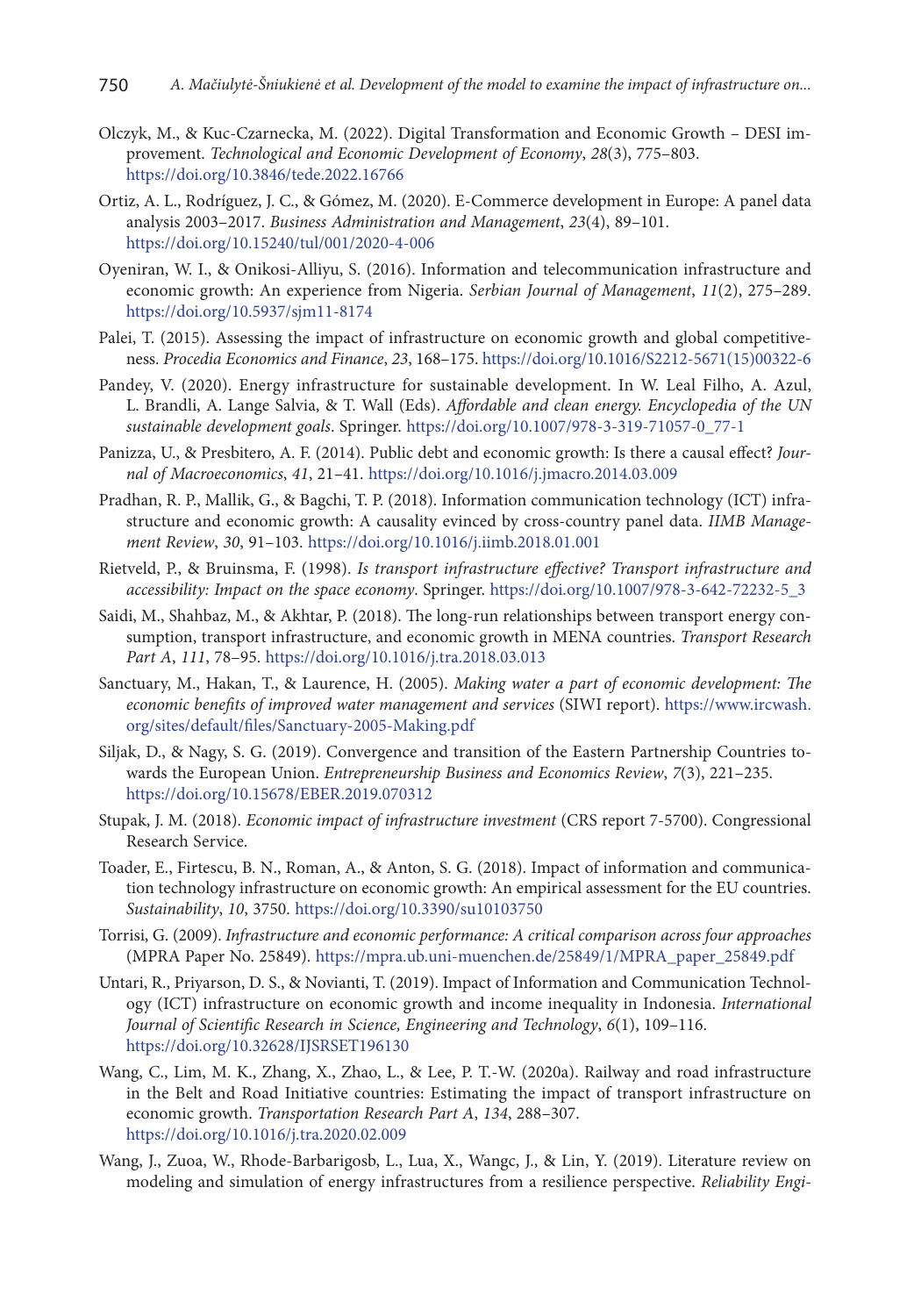*neering* & *System Safety*, *183*, 360–373. <https://doi.org/10.1016/j.ress.2018.11.029>

- Wang, N., Zhu, Y., & Yang, T. (2020b). The impact of transportation infrastructure and industrial agglomeration on energy efficiency: Evidence from China's industrial sectors. *Journal of Cleaner Production*, *244*, 118708. <https://doi.org/10.1016/j.jclepro.2019.118708>
- Yang, F., Zhang, S., & Sun, C. (2020). Energy infrastructure investment and regional inequality: Evidence from China's power grid. *Science of the Total Environment*, *749*, 142384. <https://doi.org/10.1016/j.scitotenv.2020.142384>
- Zhang, X. Q., & Jerome, A. (2011). *Infrastructure for economic development and poverty reduction in Africa.* United Nations Human Settlements Programme (UN-HABITAT), Nairobi GPO Kenya.
- Zungu, L. T., & Greyling, L. (2021). Givernment size and economic growth in African emerging economies: Does the BARS curve exist? *International Journal of Social Economies*, *49*(3), 356–371. <https://doi.org/10.1108/IJSE-01-2021-0016>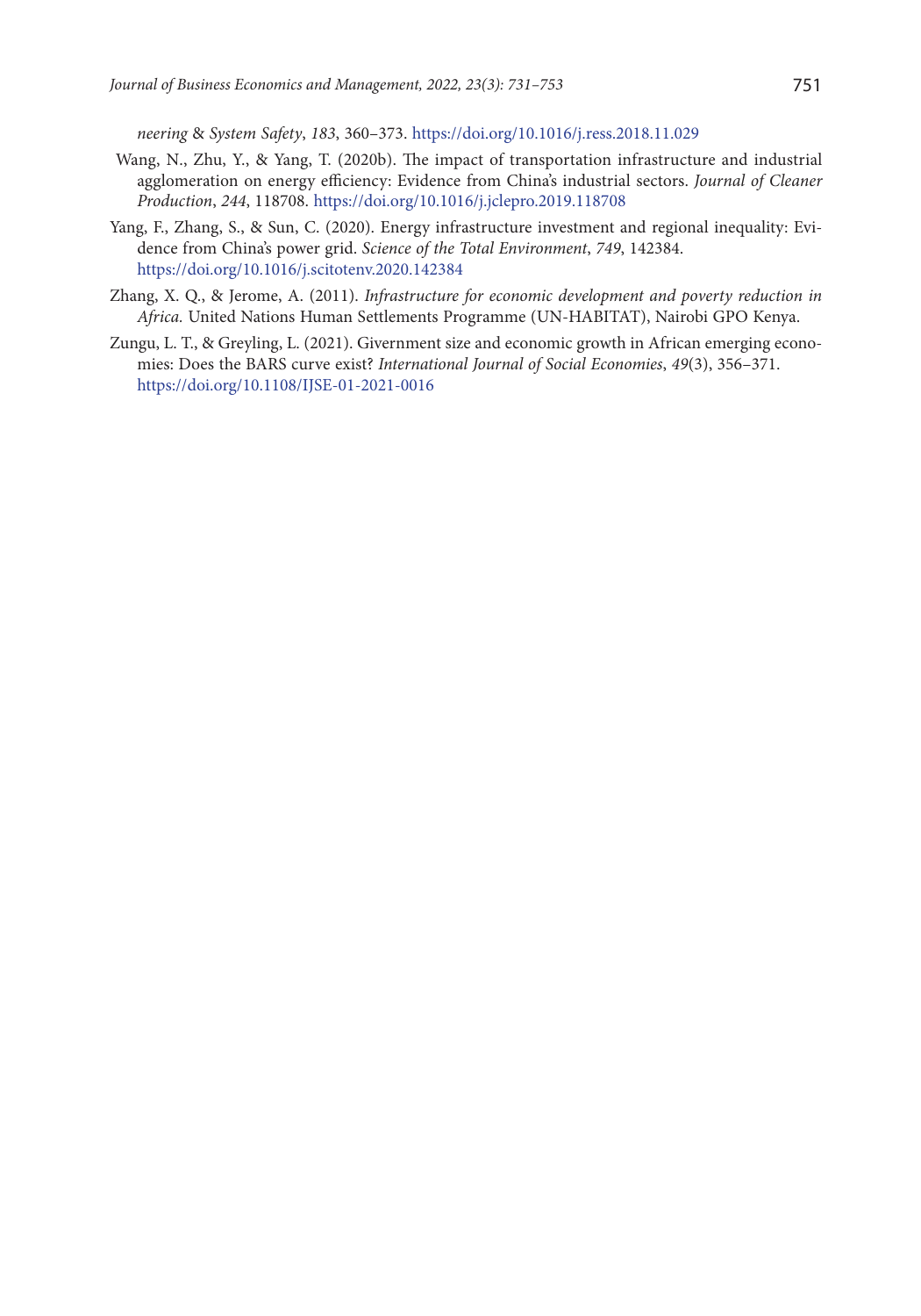Table 2. Fixed-effects estimates. Dependent variable is 3-year overlapping forward-looking average per capita GDP growth rate

|                        | Table 2. Fixed-effects estimates. Dependent variable is 3-year overlapping forward-looking average per capita GDP growth rate |                         |              |             |              |              |                 |                |              |                |                        |                      |
|------------------------|-------------------------------------------------------------------------------------------------------------------------------|-------------------------|--------------|-------------|--------------|--------------|-----------------|----------------|--------------|----------------|------------------------|----------------------|
| Variable               | Coefficient                                                                                                                   | $ict\_ft$               | $ict_{fb}$   | $ict_mmc$   | $ws\_sf$     | $ws\_dwf$    | $t_{\text{IV}}$ | $\overline{L}$ | $t_{WW}$     | $\mathbb{F}^1$ | $q_{\text{F}}^{-1}$    | $e$ <sup>-</sup> epc |
|                        |                                                                                                                               | 630<br>$\Xi$            | 0.8626       | 0.7375      | 0.4549       | $-0.8574$    | 1.0280          | 1.9140         | $3.9090***$  | $3.1720***$    | 1.0670                 | 1.0790               |
| Intercept              | ರ                                                                                                                             | 920)<br>(1.2)           | (1.0790)     | (1.0900)    | (0.9954)     | (4.2540)     | (1.7110)        | (1.3280)       | (1.0180)     | (0.8993)       | (1.7500)               | (1.2500)             |
|                        |                                                                                                                               | $.78**$<br>0.01         | $0.0190**$   | $0.0209**$  | $0.0173**$   | $0.0147**$   | 0.0152          | $0.0135*$      | $0.0200*$    | $0.0222***$    | $0.0210**$             | $0.0153*$            |
| inst                   | 5                                                                                                                             | (520)<br>(0.0)          | (0.0072)     | (0.0089)    | (0.0074)     | (0.0070)     | (0.0133)        | (0.0075)       | (0.0102)     | (0.0054)       | (0.0080)               | (0.0074)             |
|                        |                                                                                                                               | $-1.2900*$              | $-1.3060*$   | $-1.3080*$  | $-1.2460*$   | $-1.1640$    | $-1.7910**$     | $-1.4020$      | $-1.1660**$  | $-0.5292$      | $-1.1740*$             | $-1.4680**$          |
| dod                    | $\mathcal{C}^1$                                                                                                               | (0.6961)                | (0.7066)     | (0.6679)    | (0.6754)     | (0.7040)     | (0.7387)        | (0.8211)       | (0.4869)     | (0.3978)       | (0.6491)               | (0.7009)             |
| dens                   |                                                                                                                               | 039<br>$\overline{0}$ . | 0.1459       | 0.1224      | 0.1095       | 0.1208       | 0.1042          | 0.0693         | $-0.1203$    | $-0.1187$      | 0.1149                 | 0.0703               |
|                        | ς                                                                                                                             | (0.0871)                | (0.0904)     | (0.0935)    | (0.0914)     | (0.0850)     | (0.0993)        | (0.0824)       | (0.0945)     | (0.0860)       | (0.0962)               | (0.1003)             |
|                        |                                                                                                                               | 0.0037                  | $-0.0461$    | 0.0274      | 0.0278       | 0.0201       | $-0.0336$       | $-0.0293$      | $-0.3147***$ | $-0.4184**$    | $-0.0051$              | 0.0271               |
| urb                    | $\mathcal{C}^+$                                                                                                               | (38)<br>(0.1)           | (0.1143)     | (0.1214)    | (0.1095)     | (0.1074)     | (0.1620)        | (0.1280)       | (0.1066)     | (0.1434)       | (0.1201)               | (0.1075)             |
| $\equiv$               |                                                                                                                               | $33**$<br>0.21          | $0.1907**$   | $0.1922**$  | $0.1906**$   | $0.1956**$   | 0.1969          | $0.2283**$     | 0.0679       | 0.0194         | $0.2919**$             | $0.2195***$          |
|                        | S,                                                                                                                            | (0.0846)                | (0.0871)     | (0.0814)    | (0.0914)     | (0.0941)     | (0.1177)        | (0.0901)       | (0.0716)     | (0.0962)       | (0.1031)               | (0.0946)             |
|                        |                                                                                                                               | $0.0067**$              | $0.0062*$    | $0.0074***$ | $0.0070**$   | $0.0071**$   | $0.0088*$       | 0.0056         | 0.0029       | $-0.0013$      | 0.0064                 | $0.0078*$            |
| gcf                    | $\mathcal{C}_{6}$                                                                                                             | (0.0031)                | (0.0032)     | (0.0032)    | (0.0030)     | (0.0031)     | (0.0044)        | (0.0033)       | (0.0043)     | (0.0039)       | (0.0040)               | (0.0040)             |
|                        |                                                                                                                               | $-0.0001**$             | $-0.0001**$  | $-0.0002**$ | $-0.0001$ ** | $-0.0001**$  | $-0.0002**$     | $-0.0001*$     | $-0.0001$    | 0.0000         | $-0.0001*$             | $-0.0002**$          |
| $\operatorname{gcf}^2$ | C,                                                                                                                            | (0.0001)                | (0.0001)     | (0.0001)    | (0.0001)     | (0.0001)     | (0.0001)        | (0.0001)       | (0.0001)     | (0.0001)       | (0.0001)               | (0.0001)             |
|                        |                                                                                                                               | $13***$<br>0.11         | $0.1119***$  | $0.1148***$ | $0.1141***$  | $0.1157***$  | $0.1066***$     | $0.1141***$    | $0.1342***$  | $0.1266***$    | $0.1124***$            | $0.07612***$         |
| qpn                    | ್ಯ                                                                                                                            | (0.0222)                | (0.0232)     | (0.0228)    | (0.0232)     | (0.0246)     | (0.0202)        | (0.0234)       | (0.0354)     | (0.0331)       | (0.0263)               | (0.0198)             |
|                        |                                                                                                                               | $-0.0716**$             | $-0.0786***$ | $-0.0769**$ | $-0.0695**$  | $-0.0741**$  | $-0.0844**$     | $-0.0612*$     | $-0.0338$    | $-0.0103$      | $-0.0715$ <sup>*</sup> | $-0.0773**$          |
| $\lambda$              | وي                                                                                                                            | (0.0303)                | (0.0235)     | (0.0303)    | (0.0331)     | (0.0300)     | (0.0369)        | (0.0355)       | (0.0239)     | (0.0173)       | (0.0407)               | (0.0339)             |
| r&d                    |                                                                                                                               | 0.0016                  | 0.0022       | 0.0076      | 0.0055       | 0.0054       | $-0.0175$       | $-0.0036$      | $-0.0163$    | $-0.0312$      | 0.0071                 | $-0.0020$            |
|                        | $c_{10}$                                                                                                                      | (0.0143)                | (0.0124)     | (0.0140)    | (0.0145)     | (0.0151)     | (0.0096)        | (0.0136)       | (0.0154)     | (0.0177)       | (0.0149)               | (0.0121)             |
|                        |                                                                                                                               | $-0.1901**$             | $-0.1669**$  | $-0.1577**$ | $-0.1926**$  | $-0.2036***$ | $-0.1577**$     | $-0.2181**$    | $-0.2405***$ | $-0.3644***$   | $-0.3205**$            | $-0.1604**$          |
| ig                     | $\mathsf{c}_{11}$                                                                                                             | (0.0697)                | (0.0716)     | (0.0686)    | (0.0794)     | (0.0692)     | (0.0732)        | (0.0809)       | (0.0731)     | (0.0737)       | (0.1292)               | (0.0747)             |

r